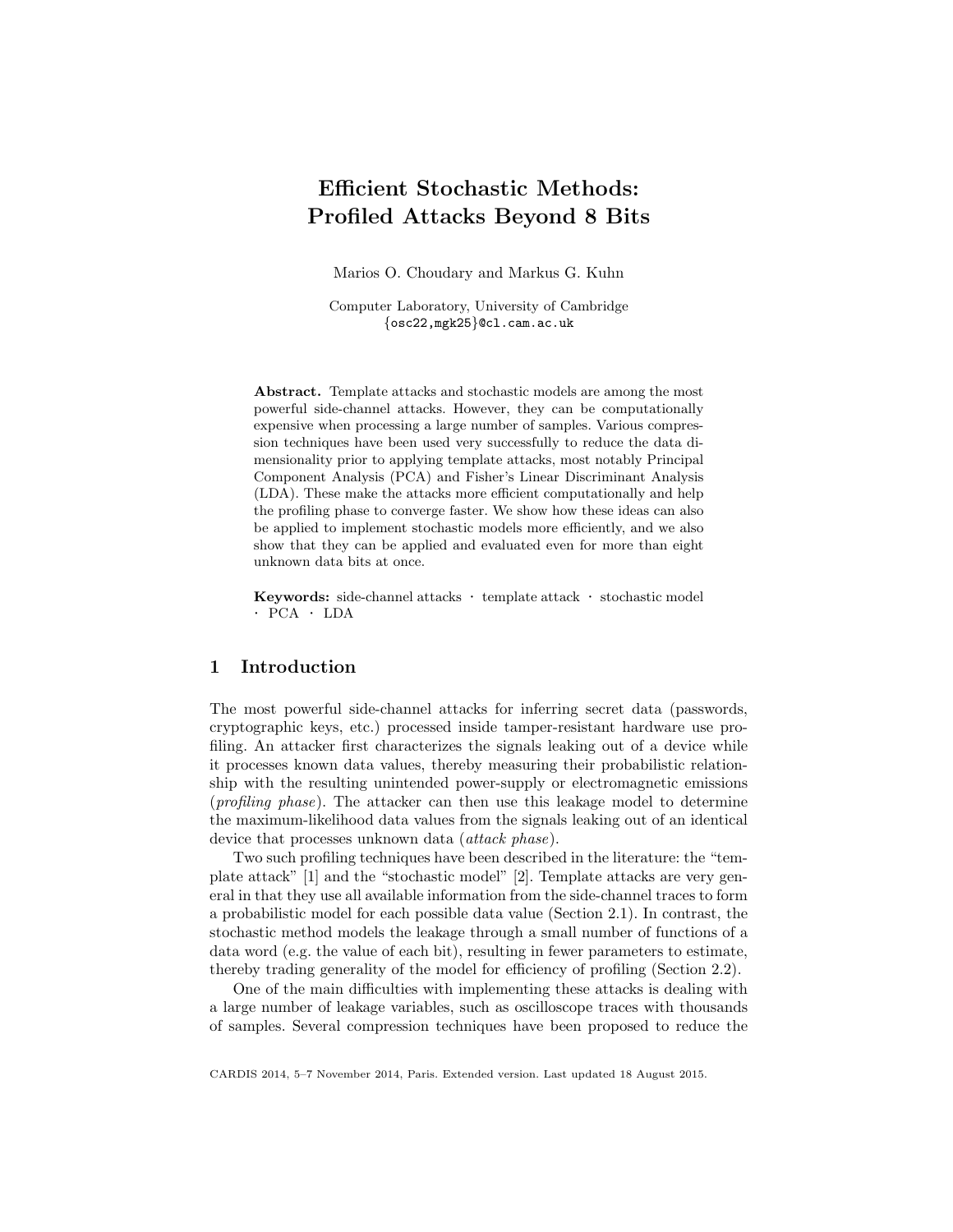dimensionality of leakage traces, while preserving most of the side-channel information (Section 3). Particularly successful were the application of Principal Component Analysis (PCA) [3] and Fisher's Linear Discriminant Analysis (LDA) [7] to this end. Last year [12], [we](#page-6-0) presented very efficient ways of implementing template attacks with both, and demonstrated in a detailed comparison that those are the most efficient techniques proposed so far.

The questio[n ari](#page-17-1)ses, whether similar benefits can be achieved with the stochastic methods [7]. In this paper, we show how to do so, in particular how to adapt the PCA and LDA methods to stochastic models (Sec[tio](#page-8-0)n 4). We propose four efficient ways for estimating the PCA and LDA parameters, to preserve the overall efficiency of the stochastic method.

We then use the *Grizzly* dataset [12], which provides real data from an unprotected 8-bit micr[oco](#page-10-0)ntroller, to evaluate all our methods for implementing stochastic models, and we also compare them with template attacks (Section 5). The results show that our methods provide indeed very efficient implementations of stochastic models, while preserving their profiling efficiency.

Finally, we demonstrate how to profile and evaluate stochastic models simultaneously for more than eight bits (Section 6), and we show that our applications of LDA and PCA are particularly helpful in this context.

# 2 Profiled Attacks

In a profiled attack (template or stochastic model), we need physical access to a pair of identical devices, which we refer to as the profiling and the attacked device. We wish to infer some secret value  $k \star \in \mathcal{S}$ , processed by the attacked device at some point. For an 8-bit microcontroller,  $S = \{0, \ldots, 255\}$  might be the set of possible byte values ma[nip](#page-1-1)ulated by a particular machine instruction.

<span id="page-1-0"></span>We assume that we determined the approximate moments of time when the secret value  $k\star$  is manipulated and we are able to record signal traces (e.g., supply current or electro-magnetic waveforms) around these moments. We refer to these traces as "raw" *leakage vectors*, which we write as  $\mathbf{x}^{r'} = [x_1, \ldots, x_{m^r}],$ where  $x_j \in \mathbb{R}$   $(1 \leq j \leq m^{\text{r}})$  is a sample at time index  $j$ .<sup>1</sup>

### 2.1 Template Attacks

During the *profiling* phase we record  $n_p$  leakage vectors  $\mathbf{x}_{ki}^{\mathrm{r}} \in \mathbb{R}^{m^{\mathrm{r}}}$   $(1 \leq i \leq n_p)$ [fr](#page-5-0)om the profiling device for each possible value  $k \in \mathcal{S}$ , and combine these as row vectors  $\mathbf{x}_{ki}^{r'}$  in the leakage matrix  $\mathbf{X}_k^r \in \mathbb{R}^{n_p \times m^r}$ .

<span id="page-1-1"></span>Typically, the raw leakage vectors  $\mathbf{x}_{ki}^{\mathrm{r}}$  provided by the data acquisition device contain a large number  $m<sup>r</sup>$  of samples (random variables), due to high sampling rates used. Therefore, we might compress them before further processing, as explained in Section 3. We refer to such compressed leakage vectors as  $\mathbf{x}_{ki} \in \mathbb{R}^m$ and combine all of these as rows into the compressed leakage matrix  $\mathbf{X}_k$  ∈  $\mathbb{R}^{n_{p} \times m}$ . (Without a compression step, we would have  $\mathbf{X}_{k} = \mathbf{X}_{k}^{r}$  and  $m = m^{r}$ .)

<sup>&</sup>lt;sup>1</sup> Throughout this paper  $\mathbf{x}'$  is the transpose of  $\mathbf{x}$ .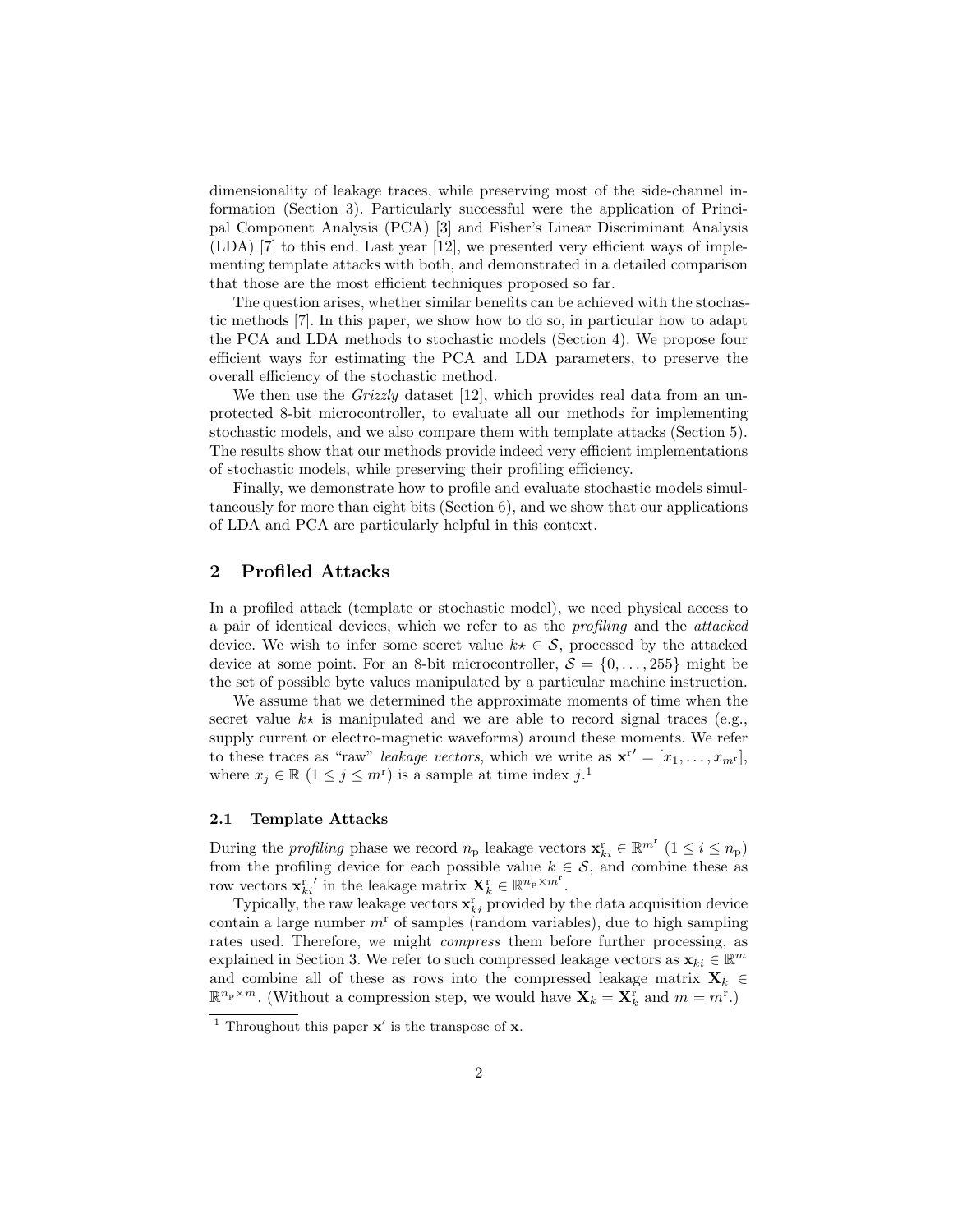<span id="page-2-1"></span>Using  $\mathbf{X}_k$  we can compute the template parameters  $\bar{\mathbf{x}}_k \in \mathbb{R}^m$  and  $\mathbf{S}_k \in$  $\mathbb{R}^{m \times m}$  for each possible value  $k \in \mathcal{S}$  as

$$
\bar{\mathbf{x}}_k = \frac{1}{n_\text{p}} \sum_{i=1}^{n_\text{p}} \mathbf{x}_{ki}, \quad \mathbf{S}_k = \frac{1}{n_\text{p}-1} \sum_{i=1}^{n_\text{p}} (\mathbf{x}_{ki} - \bar{\mathbf{x}}_k) (\mathbf{x}_{ki} - \bar{\mathbf{x}}_k)' = \frac{1}{n_\text{p}-1} \widetilde{\mathbf{X}_k}' \widetilde{\mathbf{X}_k}, \quad (1)
$$

 $\bar{\mathbf{x}}_k$  is the sample mean,  $\mathbf{S}_k$  is the sample covariance matrix and  $\widetilde{\mathbf{X}}_k$  is the leakage matrix  $\mathbf{X}_k$  with  $\bar{\mathbf{x}}_k$  subtracted from each row.

In the *attack* phase, we try to infer the secret value  $k \star \in \mathcal{S}$  processed by the attacked device. We obtain  $n_a$  leakage vectors  $\mathbf{x}_i \in \mathbb{R}^m$  from the attacked device, using the same recording technique and compression method as in the profiling phase, resulting in the leakage matrix  $\mathbf{X}_{k\star} \in \mathbb{R}^{n_{\text{a}} \times m}$ . Then, for each  $k \in \mathcal{S}$ , we compute a *discriminant score*  $d(k | X_{k*})$ , and try all  $k \in \mathcal{S}$  on the attacked device, in order of decreasing score (optimised brute-force search, e.g. for a password or cryptographic key), until we find the correct  $k\star$ . If the leakage vectors  $x_i$  can be modeled well by a multivariate normal distribution, which is generally the case and what we also observed in our experiments, then the classic approach is to use a discriminant based on the probability density function (pdf) of th[is d](#page-17-2)[istr](#page-17-1)ibution:

$$
d_{\rm PDF}^{\rm joint}(k \mid \mathbf{X}_{k\star}) = \prod_{\mathbf{x}_i \in \mathbf{X}_{k\star}} \frac{1}{\sqrt{(2\pi)^m |\mathbf{S}_k|}} \exp\left(-\frac{1}{2} (\mathbf{x}_i - \bar{\mathbf{x}}_k)' \mathbf{S}_k^{-1} (\mathbf{x}_i - \bar{\mathbf{x}}_k)\right).
$$
 (2)

<span id="page-2-3"></span><span id="page-2-2"></span>However, if the actual covariance  $\Sigma$  is independent of k, we can use a *pooled* sample covariance matrix [10,12]

$$
\mathbf{S}_{\text{pooled}} = \frac{1}{|\mathcal{S}|(n_{\text{p}}-1)} \sum_{k \in \mathcal{S}} \sum_{i=1}^{n_{\text{p}}} (\mathbf{x}_{ki} - \bar{\mathbf{x}}_{k}) (\mathbf{x}_{ki} - \bar{\mathbf{x}}_{k})', \tag{3}
$$

to better estimate  $\Sigma$ , and then use the discriminant score [6,12]

$$
d_{\text{LINEAR}}^{\text{joint}}(k \mid \mathbf{X}_{k\star}) = \bar{\mathbf{x}}_k' \mathbf{S}_{\text{pooled}}^{-1} \bigg(\sum_{\mathbf{x}_i \in \mathbf{X}_{k\star}} \mathbf{x}_i\bigg) - \frac{n_a}{2} \bar{\mathbf{x}}_k' \mathbf{S}_{\text{pooled}}^{-1} \bar{\mathbf{x}}_k,\tag{4}
$$

<span id="page-2-0"></span>which avoids numerical pitfalls and is very efficient, being linear in  $x_i$ . Throughout our experiments, described in the following sections, we observed that the covariances  $S_k$  are indeed similar. [Pa](#page-17-0)rticular implementations that cause the covariances  $S_k$  to be significantly different are outside the scope of this paper.

#### 2.2 Stochastic Models

Stochastic models were introduced by Schindler et al. [2] as another kind of profiled attack, where the profiling phase can be more efficient than for template attacks. Here, we assume that each sample  $x_j$   $(1 \leq j \leq m)$  of a leakage trace  $\mathbf{x}_i$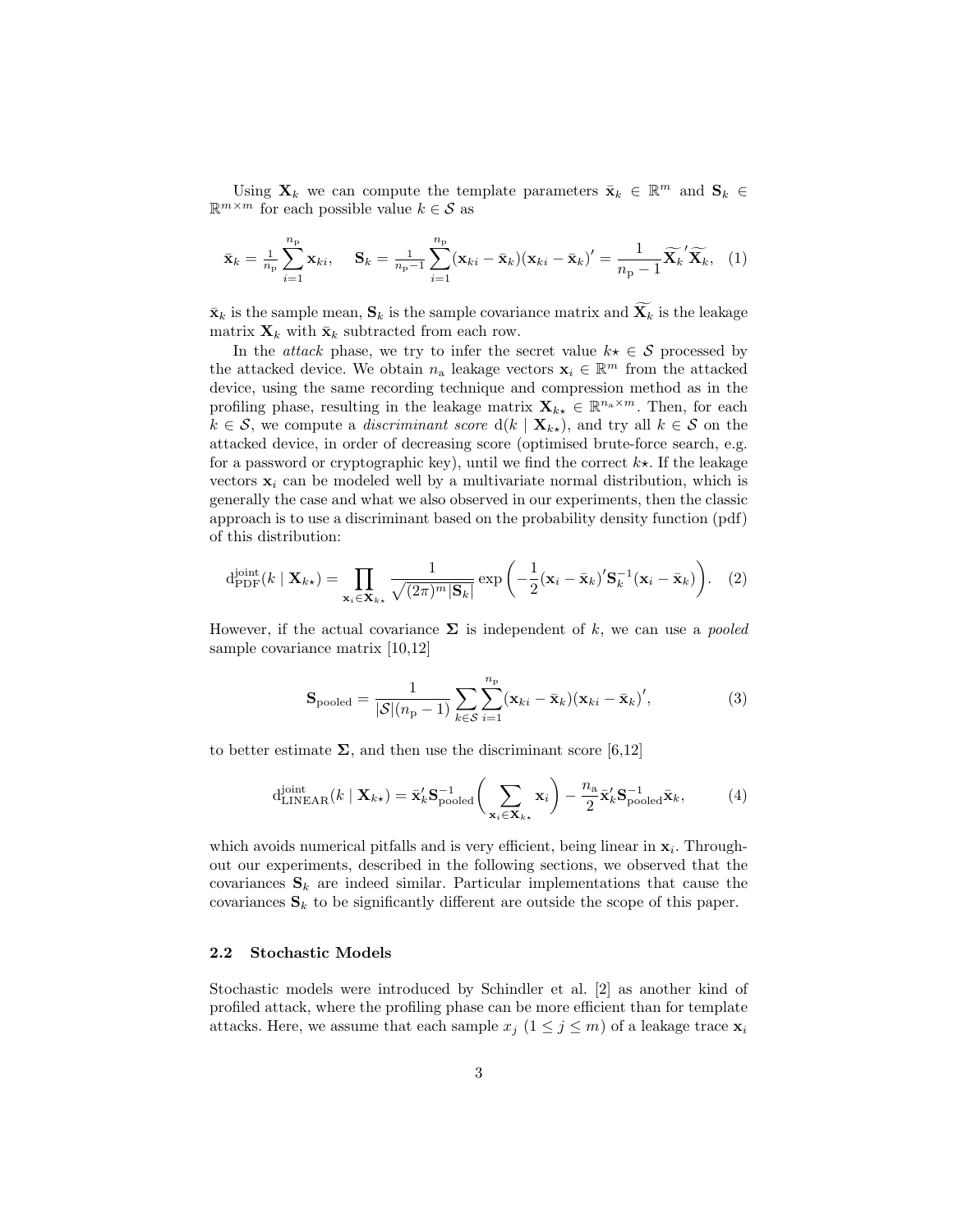<span id="page-3-2"></span>is modeled as a combination of a deterministic part  $\delta_i(k)$ , which takes as input a value k, and a random part  $\rho_j$ , which models the noise:<sup>2</sup>

$$
x_j = \delta_j(k) + \rho_j. \tag{5}
$$

<span id="page-3-1"></span>This model can be used to attack any target  $k$ , similarly to the template attacks in the previous section.

The deterministic function  $\delta_j(k)$  is modeled as a linear combination of base functions  $g_{ib}: \mathcal{S} \to \mathbb{R}$ , with

$$
\delta_j(k) = \sum_{b=0}^{u-1} \beta_{jb} \cdot g_{jb}(k),\tag{6}
$$

[w](#page-17-0)[h](#page-17-3)ere  $\beta_{ib} \in \mathbb{R}$ . The essential id[ea](#page-10-0) behind stochastic models is to find a good set of base functions that matches well the leakage of the values  $k$ . A common and generally good option for 8-bit architectures is to use the set of  $u = 9$  base functions known as  $\mathcal{F}_9$ , for which  $g_{j0}(k) = 1$  and  $g_{jb}(k) = \text{bit}_b(k)$ . We used  $\mathcal{F}_9$ successfully in our 8-bit experiments (Section 5), but in some cases, including X[OR](#page-6-0)s between bits [2,4], can improve results (Section 6).

<span id="page-3-3"></span>During profiling, instead of acquiring  $n<sub>p</sub>$  leakage traces  $\mathbf{x}_{ki}^{\mathrm{r}}$  for each candidate k and then use (1,3) to compute the mean vectors  $\bar{\mathbf{x}}_k$  and covariance  $\mathbf{S}_{pooled}$ needed for template attacks, we only use a *total* of N leakage traces  $\mathbf{x}_i^{\text{r}} \in \mathbb{R}^{m^{\overline{r}}}$ from a uniform distribution of the values  $k \in \mathcal{S}$ . As with template attacks, we generally compress these leakage traces to obtain the compressed traces  $\mathbf{x}_i \in \mathbb{R}^m$  $(m \ll m^r,$  see Section 4). Then, we combine all these leakage traces into the leakage matrix  $\mathbf{X} \in \mathbb{R}^{N \times m}$  and let  $k^i$  represent the value of k corresponding to the trace  $\mathbf{x}_i$ . Next, for each sample index  $j \in \{1, \ldots, m\}$  we build the matrix

$$
\mathbf{F}_{j} = \begin{bmatrix} g_{j0}(k^{1}) & g_{j1}(k^{1}) & \cdots & g_{ju-1}(k^{1}) \\ g_{j0}(k^{2}) & g_{j1}(k^{2}) & \cdots & g_{ju-1}(k^{2}) \\ \vdots & \vdots & \ddots & \vdots \\ g_{j0}(k^{N}) & g_{j1}(k^{N}) & \cdots & g_{ju-1}(k^{N}) \end{bmatrix}
$$
(7)

<span id="page-3-0"></span>and use the stochastic model

$$
col_j(\mathbf{X}) = \mathbf{d}_j + \mathbf{r}_j = \mathbf{F}_j \mathbf{v}_j + \mathbf{r}_j,\tag{8}
$$

<sup>&</sup>lt;sup>2</sup> The original description [2] used a deterministic function  $\delta_j(d_i, k)$  with two parameters, to capture any combination of a plaintext value  $d_i$  and key value k in an encryption algorithm, and then used a mapping function that reduced this combination into a value to be modeled by the set of base functions  $g_{jb}$ . However, the most common mapping is the XOR between  $d_i$  and  $k$  [2,8] or the XOR between these and a mask value [5]. Therefore, in most cases, a single value (e.g., the XOR result) is modeled by the base functions. If we want to target several values (e.g. for masking [2,5] one might use base functions that depend on both a mask y and the XOR between this mask, a plaintext and a key), we simply concatenate the bits of these values (e.g.,  $k =$  [bits mask|bits XOR]).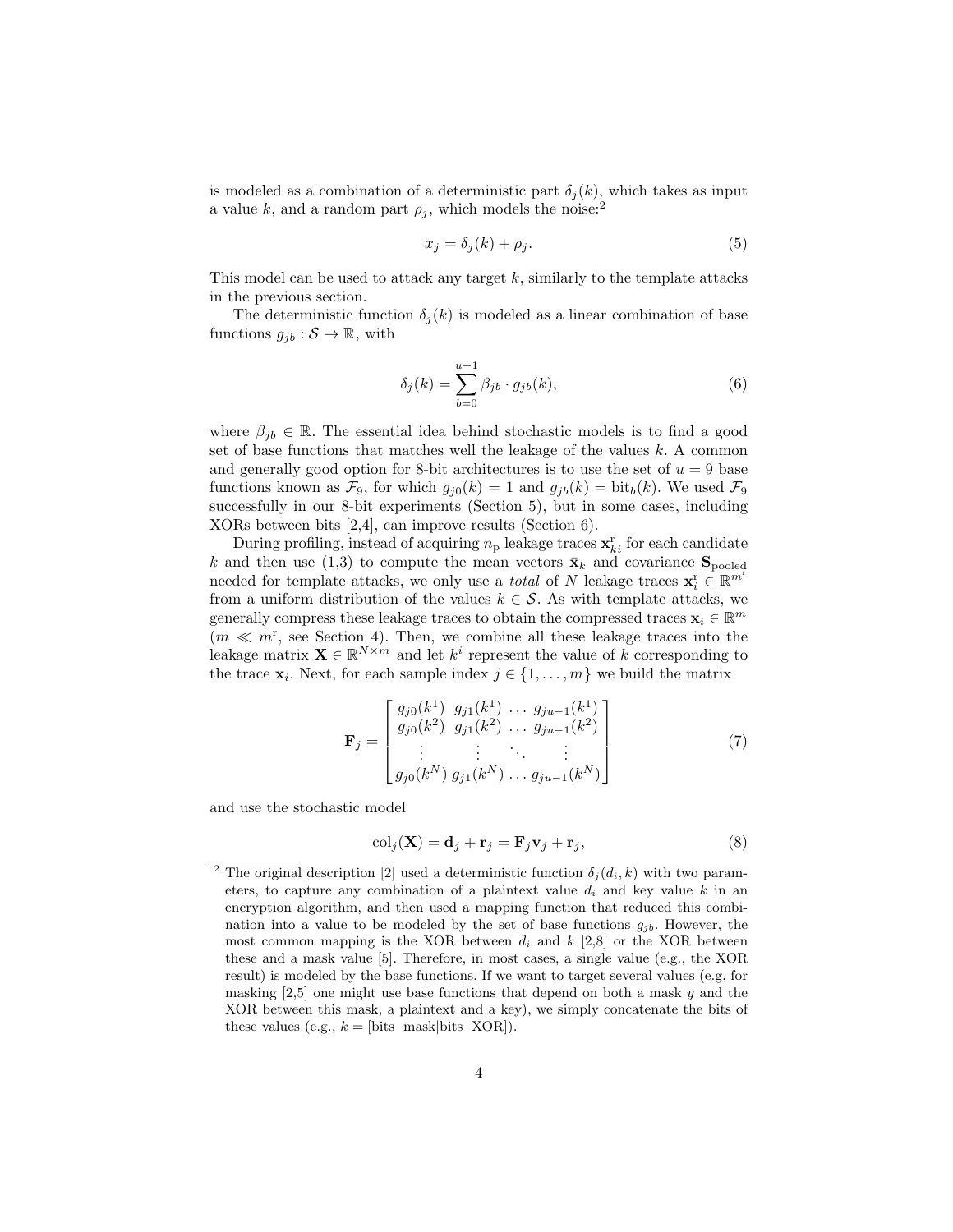<span id="page-4-0"></span>where col<sub>j</sub>(X) contains the leakage samples  $x_j$  of all traces  $\mathbf{x}_i \in \mathbf{X}, \mathbf{v}_j' =$  $[\beta_{j0}, \ldots, \beta_{ju-1}],$   $\mathbf{r}_{j'} = [\rho_{j}^{1}, \ldots, \rho_{j}^{N}],$  and  $\mathbf{d}_{j'} = [\delta_{j}(k^{1}), \ldots, \delta_{j}(k^{N})].$  To find the vector of co[effi](#page-4-0)cients  $\mathbf{v}_j$ , we try to m[inim](#page-17-1)ize the distance  $\|\text{col}_j(\mathbf{X}) - \mathbf{F}_j \mathbf{v}_j\|^2$ , leading to the solution

$$
\mathbf{v}_j = \left(\mathbf{F}_j'\mathbf{F}_j\right)^{-1}\mathbf{F}_j'\text{col}_j(\mathbf{X}).\tag{9}
$$

Note that the matrix inversion in (9) requires rank( $\mathbf{F}_i$ ) = u [12], that is  $\mathbf{F}_i$  must have u independent rows and columns.

<span id="page-4-1"></span>In practice, we may use the same set of base functions (e.g.  $\mathcal{F}_9$ ) for all samples  $j$  (or at least for a subset of all samples). In this case, we can drop the subscript j from (7) and use the same **F** for all samples j, turning (8) into  $X = FV + R$ , [a](#page-4-1)llowing us to comp[ute](#page-3-1) all the coefficients at once as

$$
\mathbf{V} = [\mathbf{v}_1, \dots, \mathbf{v}_m] = (\mathbf{F}'\mathbf{F})^{-1}\mathbf{F}'\mathbf{X},\tag{10}
$$

<span id="page-4-2"></span>which is computationally more efficient. The coefficient vectors  $\mathbf{v}_j$ , computed with either (9) or (10), can be used with (6) to compute the deterministic part  $\delta_j(k)$  of a sample  $x_j$  for any value k. Note that this deterministic part is assumed to be noise-free, since the noise is captured by the term  $\rho_j$ . Therefore, as mentioned also by Gierlichs et al. [4], we [ca](#page-2-1)n use the values  $\delta_j(k)$  to compute the stochastic mean vectors  $\mathbf{\hat{x}}_k \in \mathbb{R}^m$  as

$$
\hat{\mathbf{x}}'_k = [\delta_1(k), \dots, \delta_m(k)]. \tag{11}
$$

[W](#page-3-2)hile these correspond to the template mean vectors  $\bar{\mathbf{x}}_k$  from (1), they depend very much on the choice of base functions.

In order to also use the noise information, we need to compute a covariance matrix  $\hat{\mathbf{S}} \in \mathbb{R}^{m \times m}$ , similar to the pooled covariance  $\mathbf{S}_{pooled}$  from (3). The available N traces that were used to estimate the coefficients  $v_j$  are good for this purpose<sup>3</sup>, since in (5) the deterministic part  $\delta_j(k)$  approximates the noise-free part, common to all the N traces. Therefore, the noise vector  $\mathbf{z} \in \mathbb{R}^m$  specific to each trace  $\mathbf{x}_i$  can be computed as

$$
\mathbf{z}_{i}' = [p_1^i, \dots, p_m^i], \ p_j^i = x_j^i - \delta_j(k^i). \tag{12}
$$

These vectors can then be used to compute the noise matrix

$$
\mathbf{Z} = \begin{bmatrix} \mathbf{z}_1' \\ \vdots \\ \mathbf{z}_N' \end{bmatrix} = \begin{bmatrix} \rho_1^1 & \cdots & \rho_m^1 \\ \vdots & \ddots & \vdots \\ \rho_1^N & \cdots & \rho_m^N \end{bmatrix},
$$
(13)

 $3$  Schindler et al. [2], as well as following publications [5,8], suggest to use an *additional* disjoint training set of  $N_2$  traces to compute the covariance matrix **S**. However, this requirement was never clearly motivated. In Appendix A, we show that using all the N traces results in better estimates of both the mean vectors  $\hat{\mathbf{x}}_k$  and covariance  $\hat{\mathbf{S}}$ .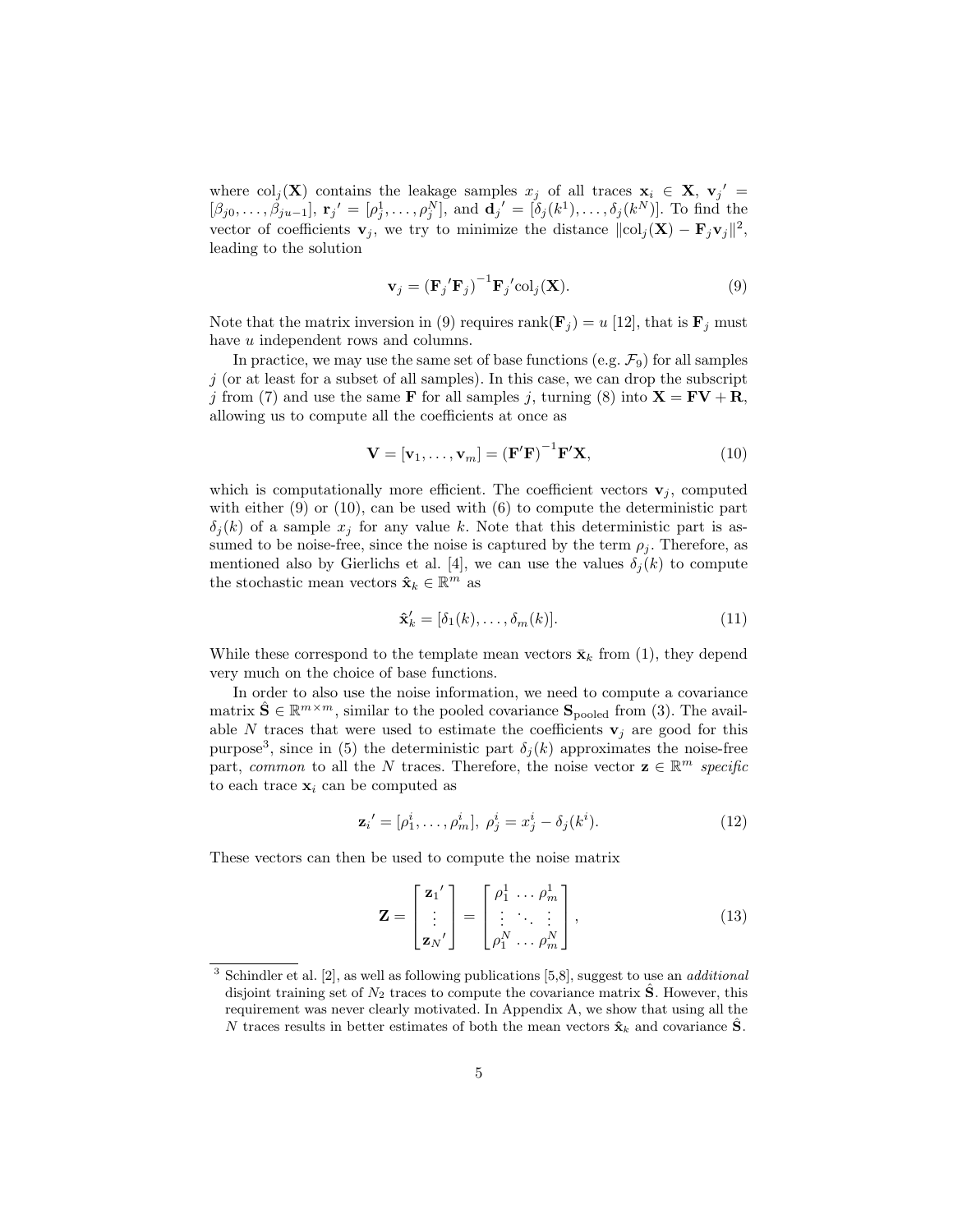<span id="page-5-1"></span>and finally, we can estimate the covariance matrix as

$$
\hat{\mathbf{S}} = \frac{1}{N-1} \sum_{i=1}^{N} \mathbf{z}_i \mathbf{z}_i' = \frac{1}{N-1} \mathbf{Z}' \mathbf{Z}.
$$
 (14)

<span id="page-5-0"></span>In the attack step, we proceed as in template attacks, using the linear discriminant from (4), but replacing the template mean vectors  $\bar{\mathbf{x}}_k$  with the vectors  $\hat{\mathbf{x}}_k$  from (11), and the pooled covariance  $\mathbf{S}_{pooled}$  with the covariance  $\hat{\mathbf{S}}$  from (14).

# 3 Compression Methods for T[em](#page-17-5)plate Attacks

As mentioned earlier, during a profiled attack we should first compress the leakage traces  $\mathbf{x}_i^{\text{r}} \in \mathbb{R}^{m^{\text{r}}}$  $\mathbf{x}_i^{\text{r}} \in \mathbb{R}^{m^{\text{r}}}$  $\mathbf{x}_i^{\text{r}} \in \mathbb{R}^{m^{\text{r}}}$  into  $\mathbf{x}_i \in \mathbb{R}^m$   $(m \ll m^{\text{r}})$ , in order to reduce the number of varia[ble](#page-17-7)s involved while at the same time keeping as much information as possible. It turns out that the choice of c[omp](#page-17-1)ression method is an essential step for the success of profiled attacks. The first proposed methods [1] relied on selecting some samples that maximise the data-dependent signal, but this can be error-prone. Later, Principal Component Analysis (PCA) [3] and Fisher's Linear Discriminant Anal[ys](#page-6-0)is (LDA) [7] helped to maximise the information used in the attack step with a very small number m of samples. Last year  $[12]$ , we provided a detailed analysis of these compression methods in the context of template attacks, and showed that LDA can provide a significantly better attack than the sample selection methods. Below we briefly describe these methods in the context of template attacks, and in Section 4 we show how to adapt them efficiently for use with stochastic models.

#### 3.1 Sample Sel[ec](#page-17-5)tion

Fo[r th](#page-17-1)e sample selection method we first compute a signal strength estimate  $s_i$ for each sample  $j$   $(1 \leq j \leq m^r)$ , and then [se](#page-17-3)lect some of the samples having the largest  $s_i$ . We used either one sample per clock (1ppc) or 20 samples per clock (20ppc) among the 5% samples having the highest  $s_i$ . Common estimates  $s_i$  are the difference of means (DOM) [1] (which can also be computed using the absolute difference [12], as we do in this paper), the Signal to Noise Ratio (SNR) [9] and the sum of squared pairwise t-differences (SOST) [4].

#### <span id="page-5-2"></span>3.2 PCA

For PCA, we define the sample between groups matrix

$$
\mathbf{B} = \sum_{k \in \mathcal{S}} (\bar{\mathbf{x}}_k^{\mathbf{r}} - \bar{\mathbf{x}}^{\mathbf{r}}) (\bar{\mathbf{x}}_k^{\mathbf{r}} - \bar{\mathbf{x}}^{\mathbf{r}})' \in \mathbb{R}^{m^{\mathbf{r}} \times m^{\mathbf{r}}},\tag{15}
$$

where  $\bar{\mathbf{x}}_k^{\text{r}} = \frac{1}{n_p} \sum_{i=1}^{n_p} \mathbf{x}_{ki}^{\text{r}}$  are the mean vectors over the raw traces  $\mathbf{x}_{ki}^{\text{r}}$  and  $\bar{\mathbf{x}}^{\text{r}} = \frac{1}{|\mathcal{S}|} \sum_{k \in \mathcal{S}} \bar{\mathbf{x}}_k^{\text{r}}$ . Then, we obtain the first m eigenvectors  $[\mathbf{u}_1, \ldots, \mathbf{u}_m]$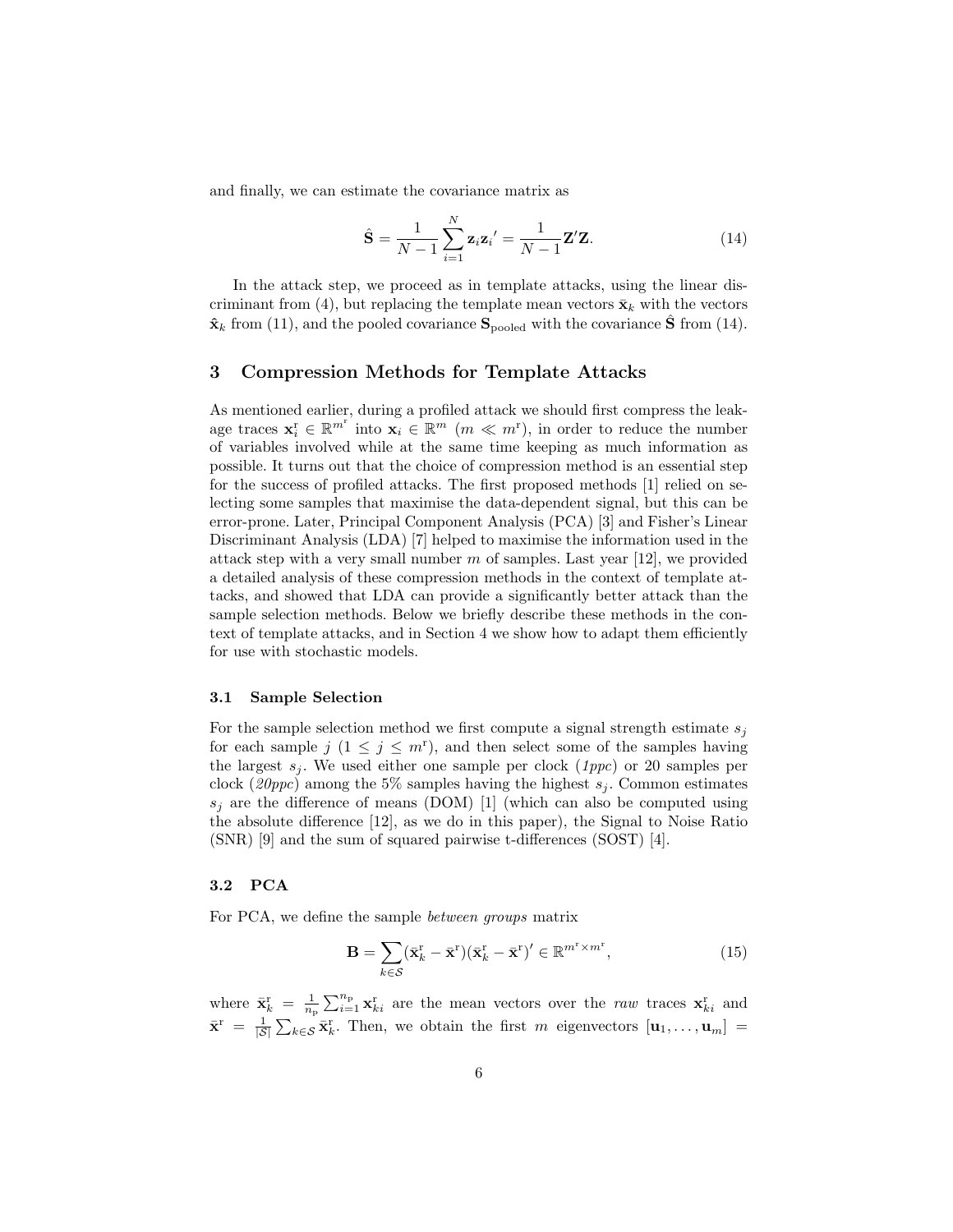$\mathbf{U}^m \in \mathbb{R}^{m^r \times m}$  of **B**, which contain m[ost](#page-17-1) of the information about the means, i.e. that can be used to separate well t[he m](#page-17-8)ean vectors  $\bar{\mathbf{x}}_k^{\mathrm{r}}$ . For this purpose, we can use the Singular Value Decomposition (SVD)  $B = UDU'$ , where D is a diagonal matrix having the eigenvalues (corresponding to U) on its diagonal, and retain only the first m columns of  $U^4$ . We can use visual inspection of the eigenvalues [3], the cumulative percentage [of](#page-2-1) [v](#page-2-2)ariance [12], or we can also consider the DC contribution of each of the eigenvectors  $\mathbf{u}_i$  [13], to select the best value m. Finally, we can compute the projected leakage matrix

$$
\mathbf{X}_k = \mathbf{X}_k^{\mathrm{r}} \mathbf{U}^m \tag{16}
$$

<span id="page-6-1"></span>and obtain the PCA-based template parameters  $(\bar{\mathbf{x}}_k, \mathbf{S}_{\text{pooled}})$  using (1,3).

### 3.3 LDA

<span id="page-6-0"></span>For LDA, we use the between groups matrix B and the pooled covariance  $S_{pooled}$  from (3), computed from the raw traces  $x_i^r$ , and combine the eigen- $S_{\text{pooled}}$  from (3), computed from the raw traces  $\mathbf{x}_i$ , and compute the eigenvectors  $\mathbf{a}_j \in \mathbb{R}^{m^r}$  of  $\mathbf{S}_{\text{pooled}}^{-1} \mathbf{B}$  $\mathbf{S}_{\text{pooled}}^{-1} \mathbf{B}$  $\mathbf{S}_{\text{pooled}}^{-1} \mathbf{B}$  into the matrix  $\mathbf{A} = [\mathbf{a}_1, \dots, \mathbf{a}_m]$ . Then, we use the diagonal matrix  $\mathbf{Q} \in \mathbb{R}^{m \times m}$ , with  $Q_{jj} = (\frac{1}{\mathbf{a}_j \cdot \mathbf{S}_{pooled}\mathbf{a}_j})^{\frac{1}{2}}$ , to scale the matrix of eigenvectors **A** and obtain  $\mathbf{U}^m = \mathbf{A}\mathbf{Q}$ . Finally, we use  $\mathbf{U}^m$  to project the raw leakage matrices as  $\mathbf{X}_k = \mathbf{X}_k^{\text{r}} \mathbf{U}^m$ . Using this approach, the resulting covariance matrix of the projected traces becomes the identity matrix, so we only need to use the template mean vectors  $\bar{\mathbf{x}}_k$  obtained from (1).

# 4 [Com](#page-5-1)pression Methods for Stochastic Models

#### 4.1 Sample Sele[ct](#page-17-0)ion

All the sample selection methods from Section 3 can be adapted for stochastic models by using (11) and (14) to compute the stochastic mean vectors  $\hat{\mathbf{x}}_k$  and covariance matrix  $\hat{S}$ , and then using these to obtain the desired signal-strength estimate  $s_j$ . In addition, Schindler et al. [2] proposed to use  $s_j = \sum_{b=1}^{n-1} \beta_{jb}^2$ , i.e. the norm of the data-dependent coefficients, which we refer to as *bnorm* in this paper. We used th[is](#page-17-7) sample selection method with stochastic models.

#### 4.2 PCA a[nd](#page-17-9) LDA

[U](#page-17-6)sing PCA, and in particular LDA, significantly improved the application of template attacks, and Standaert et al. [7] mentioned that "Combining data dimensionality reduction techniques with stocha[sti](#page-10-0)c models is a scope for further research." However, until now, the sole published attempt to apply PCA to stochastic models, by Heuser et al. [11], is inefficient. As we have shown earlier,

<sup>4</sup> Archambeau et al. [3] show an alternative method for obtaining the matrix U, that can be more efficient when  $m^r > |\mathcal{S}|$ . This is generally the case, when attacking an 8-bit target, but may not hold when  $k$  is a 16-bit target, as in Section 6.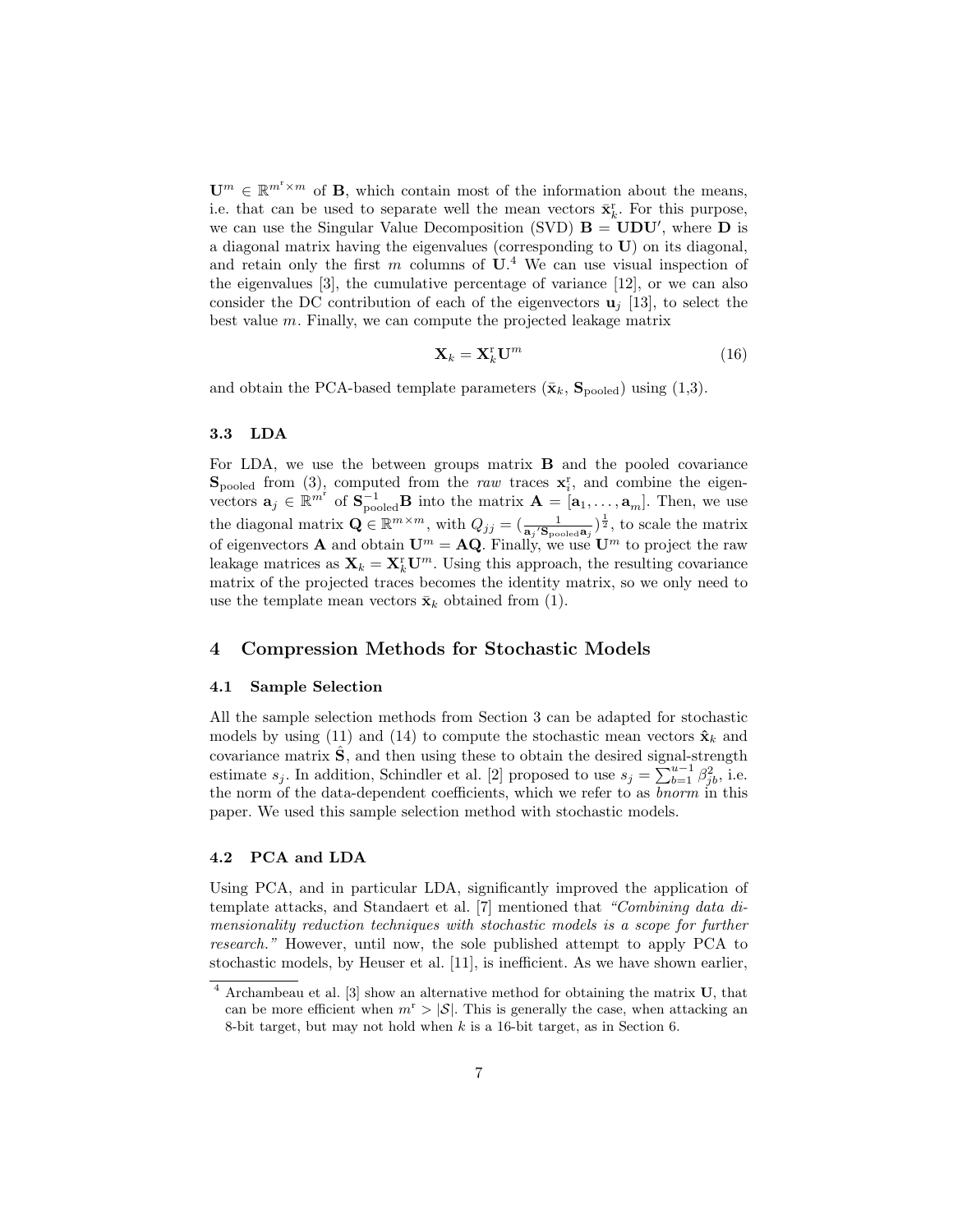for template attacks, the goal of PCA is to find the eigenvectors  $\mathbf{u}_i$  such that the projection in (16) maximises the distance between the compressed traces corresponding to [diffe](#page-4-2)rent values k. Instead of using the eigenvectors of  $\bf{B}$  ("supervised approach"), Heuser et al. [11] used those of the raw covariance matrix  $\hat{\mathbf{S}}^{\mathsf{r}}$ , computed as in (14), to project the leakage traces. While this removes the correlation between leakage samples, it does not maximise the discrimination between means, since the matrix  $S<sup>r</sup>$  contains no information about the different raw mean vectors  $\hat{\mathbf{x}}_k^{\text{r}}$ , obtained from (11), thereby forming an "unsupervised approach". We suspect that the lack of 'mean' information in  $\hat{S}^r$  is also the reason why only the first eigenvalue was significant in the results of Heuser et al., which lead them to use a univariate attack. We verified that, for the Grizzly dataset [12], this unsupervised PCA method pro[vide](#page-5-2)s no useful attack (i.e. the guessing entropy did not decrease).

We now provide four efficient methods for implementing PCA and LDA with stochastic models. All these methods work in three main steps. In the first step, for which we offer two methods (labelled "S" and "T" below), we compute the matrix  $\hat{\mathbf{B}}$ , as an approximation of the *between groups* matrix **B** from (15), and the raw covariance matrix  $\hat{S}^r$  (only needed for LDA). Next, we use either PCA or LDA to obtain the matrix of eigenvectors  $\mathbf{U}^m$ , and use that to compress the raw leakage matrix  $\mathbf{X}^{\text{r}} \in \mathbb{R}^{N \times m^{\text{r}}}$  into  $\mathbf{X} \in \mathbb{R}^{N \times m}$ . Finally, for the third step, we use the stochastic model, on the compressed (projected) traces, to model each sample  $x_j$  of a *compressed* trace  $\mathbf{x}_i = [x_1, \dots, x_m] \in \mathbf{X}$ .

Note that the "S" methods apply the stochastic method twice, once on raw traces and o[nce o](#page-2-0)n compressed traces, placing the PCA or LDA compression algorithm into a stochastic model sandwich. The general method is shown in Figure 1, Algorithm A.

S-PCA Our first PCA method for stochastic models (named S-PCA) relies on the stochastic mo[del](#page-5-2) from Section 2.2, to build the mean vectors  $\hat{\mathbf{x}}_k^{\mathrm{r}}$  of the raw traces. In the first step, we use these vectors to compute  $\hat{\mathbf{B}}$  (see Algorithm B), and in the second step, we obtain  $\mathbf{U}^m$  as the eigenvectors of  $\mathbf{\hat{B}}$  (see Section 3.2).

<span id="page-7-0"></span>T-PCA Our second PCA method for stochastic models (T-PCA) is based on the observation that the matrix  $\bf{B}$  in (15) may be approximated from a subset  $\mathcal{S}_s \subset \mathcal{S}$  of values k. Therefore, in the first step, we obtain raw traces for the subset  $S_s$ , and we use the resulting leakage matrices  $\mathbf{X}_k^{\text{r}}$  to compute the matrix  $\hat{\mathbf{B}}$  (see Algorithm C). In the second step, we obtain  $\mathbf{U}^m$  as the eigenvectors of  $\hat{\mathbf{B}}$ . Note that for this method (as well as for T-LDA, described next), we need two sets of raw traces: (a) the N traces in  $X<sup>r</sup>$  (used in step 2 and then, compressed, in step 3), and (b) the  $|S_s| \cdot n_p$  traces for the matrices  $\mathbf{X}_k^{\text{r}}$  ( $k \in S_s$ ).

S-LDA and T-LDA We also propose two methods for using LDA with stochastic models: S-LDA and T-LDA. These are very similar to their PCA counterparts, with S-LDA using Algorithm B, and T-LDA using Algorithm C, to com-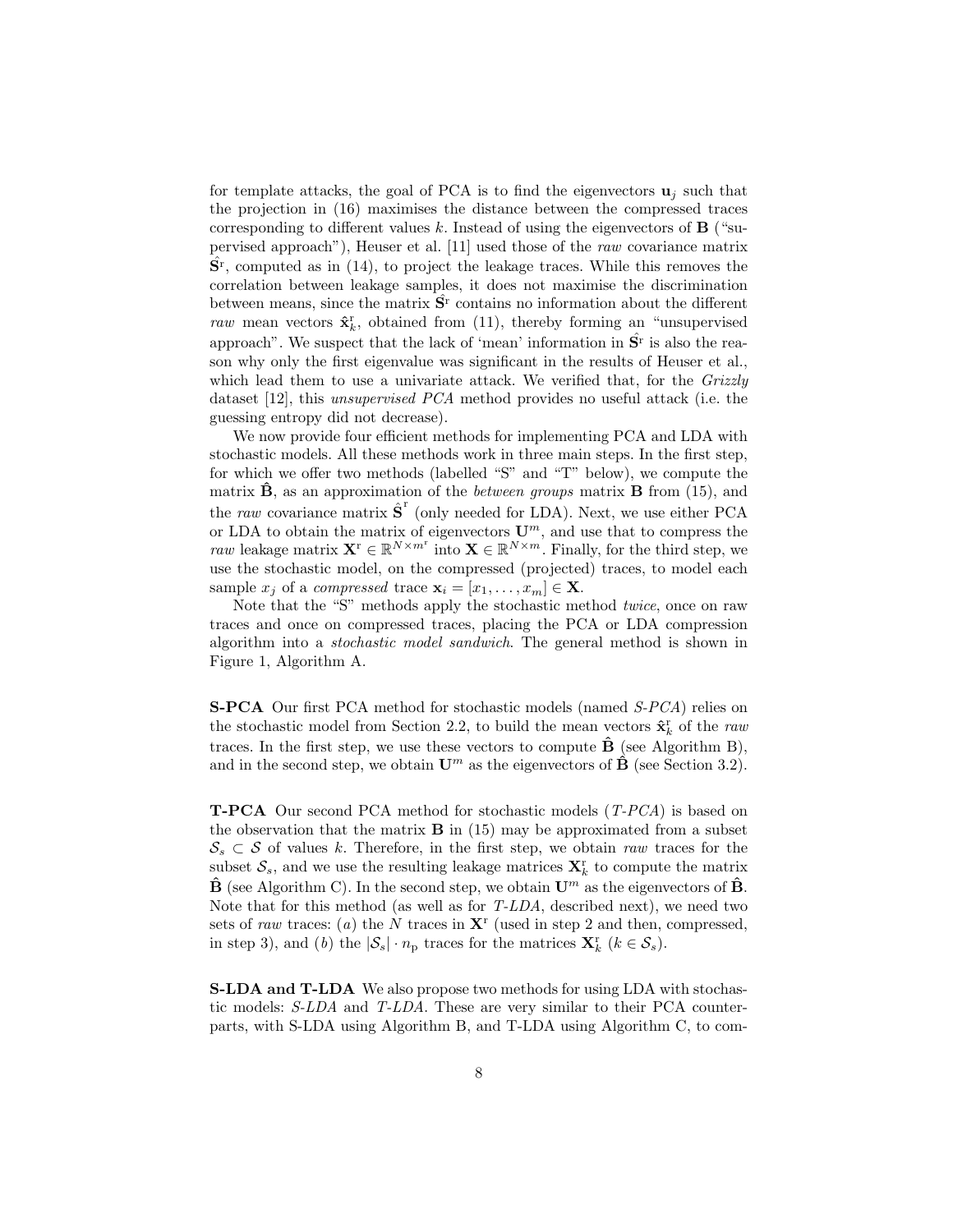```
Require: \mathbf{X}^{\text{r}} \in \mathbb{R}^{N \times m^{\text{r}}}Step 1:
                   1: Obtain the matrix \hat{\mathbf{B}} (Algorithm B or C),<br>and the matrix \hat{\mathbf{S}}^r (Algorithm D or E, LDA only)
               Step 2:
                 2: Obtain the matrix \mathbf{U}^m from \hat{\mathbf{B}} (PCA)
                         or \hat{\mathbf{S}^\text{r}}^{-1}\mathbf{B} (LDA)
                   3: \mathbf{X} \leftarrow \mathbf{X}^{\mathrm{r}} \mathbf{U}^m, \mathbf{X} \in \mathbb{R}^{N \times m}Step 3:
                 4: Compute F (same for all samples) \triangleright See (7)
                   5: \mathbf{V} = [\mathbf{v}_1, \dots, \mathbf{v}_m] \leftarrow (\mathbf{F}'\mathbf{F})^{-1}\mathbf{F}'\mathbf{X}<br>where \mathbf{v}_j' = [\beta_{j0}, \dots, \beta_{ju-1}]6: for all k \in S do
                   7: \mathbf{\hat{x}}'_k = [\delta_1(k), \ldots, \delta_m(k)], \delta_j(k) \leftarrow \sum_{k=1}^{n-1}\sum_{b=0} \beta_{jb} \cdot g_{jb}(k) Require: \mathbf{X}^{\mathrm{r}} \in \mathbb{R}^{N \times m^{\mathrm{r}}}8: end for
                9: for i \leftarrow 1, ..., N do<br>10: \mathbf{z}_i' = [\rho_1^i, ..., \rho_m^i], \ \rho_j^i \leftarrow x_j^i - \delta_j(k^i)11: end for
                12: \mathbf{Z}' = [\mathbf{z}_1, \dots, \mathbf{z}_N]<br>13: \hat{\mathbf{S}} \leftarrow \frac{1}{N-1} \mathbf{Z}' \mathbf{Z}14: Use (\hat{\mathbf{x}}_k, \hat{\mathbf{S}}) in the attack step
                                                                                                                                                                                Require: \mathbf{X}^{\text{r}} \in \mathbb{R}^{N \times m^{\text{r}}}1: Compute F (same for all samples) \triangleright See (7)
                                                                                                                                                                                  2: \mathbf{V}^{\mathrm{r}} = [\mathbf{v}_1, \ldots, \mathbf{v}_{m^{\mathrm{r}}}] \leftarrow (\mathbf{F}'\mathbf{F})^{-1} \mathbf{F}' \mathbf{X}^{\mathrm{r}}<br>where \mathbf{v}_j' = [\beta_{j0}, \ldots, \beta_{ju-1}]3: for all k \in S do
                                                                                                                                                                                  4: \mathbf{\hat{x}}_k^{r'} = [\delta_1(k), \ldots, \delta_{m^r}(k)], \ \delta_j(k) \leftarrow \sum_{j}^{u-1} \beta_{jb} \cdot g_{jb}(k)_{b=0}5: end for
                                                                                                                                                                                  6: \hat{\mathbf{x}}^{\text{r}} \leftarrow \frac{1}{|\mathcal{S}|} \sum_{k \in \mathcal{S}} \hat{\mathbf{x}}^{\text{r}}_k7: \hat{\mathbf{B}} \leftarrow \sum (\hat{\mathbf{x}}_k^{\mathrm{r}} - \hat{\mathbf{x}}^{\mathrm{r}})(\hat{\mathbf{x}}_k^{\mathrm{r}} - \hat{\mathbf{x}}^{\mathrm{r}})'k∈S
                \textbf{Required: }\mathbf{X}_k^{\text{r}}\in \mathbb{R}^{n_{\text{p}}\times m^{\text{r}}},\, \forall k\in \mathcal{S}_s1: for all k \in \mathcal{S}_s do
                   2: \bar{\mathbf{x}}_k^{\text{r}} \leftarrow \frac{1}{n_{\text{p}}} \sum_{i=1}^{n_{\text{p}}} \mathbf{x}_{ki}^{\text{r}}3: end for
                   4: \bar{\mathbf{x}}^{\text{r}} \leftarrow \frac{1}{|\mathcal{S}_s|} \sum_{k \in \mathcal{S}_s} \bar{\mathbf{x}}^{\text{r}}_k<br>5: \hat{\mathbf{B}} \leftarrow \sum_{k \in \mathcal{S}_s} (\bar{\mathbf{x}}^{\text{r}}_k - \bar{\mathbf{x}}^{\text{r}})(\bar{\mathbf{x}}^{\text{r}}_k - \bar{\mathbf{x}}^{\text{r}})'1: Compute F (same for all samples) \triangleright See (7)
                                                                                                                                                                                  2: \mathbf{V}^{\mathrm{r}} = [\mathbf{v}_1, \dots, \mathbf{v}_{m^{\mathrm{r}}}] \leftarrow (\mathbf{F}'\mathbf{F})^{-1} \mathbf{F}' \mathbf{X}^{\mathrm{r}}<br>where \mathbf{v}_j' = [\beta_{j0}, \dots, \beta_{ju-1}]3: for i \leftarrow 1, \ldots, N do
                                                                                                                                                                                  4: \mathbf{z}_{i}' = [\rho_{1}^{i}, \ldots, \rho_{m}^{i}], \ \rho_{j}^{i} \leftarrow x_{j}^{i} - \delta_{j}(k^{i}),<br>
\delta_{j}(k^{i}) \leftarrow \sum_{b=0}^{u-1} \beta_{jb} \cdot g_{jb}(k^{i})5: end for
                                                                                                                                                                                  6: \mathbf{Z}' = [\mathbf{z}_1, \dots, \mathbf{z}_N]7: \hat{\mathbf{S}}^{\text{r}} \leftarrow \frac{1}{N-1} \mathbf{Z}' \mathbf{Z}\textbf{Required: }\mathbf{X}_k^{\text{r}} \in \mathbb{R}^{n_{\text{p}} \times m^{\text{r}}}, \, \forall k \in \mathcal{S}_s1: for all k \in S_s do
                                                                                                                                                                                  2: \bar{\mathbf{x}}_k^{\text{r}} \leftarrow \frac{1}{n_{\text{p}}} \sum_{i=1}^{n_{\text{p}}} \mathbf{x}_{ki}^{\text{r}}3: end for
                                                                                                                                                                                  4: \hat{\mathbf{S}}^{\text{r}} \leftarrow \frac{1}{(n_{p}-1)|S_{s}|} \sumk \in S_s\sum_{n=1}^{n}\sum_{i=1}(\mathbf{x}^\mathrm{r}_{ki}-\bar{\mathbf{x}}^\mathrm{r}_{k})(\mathbf{x}^\mathrm{r}_{ki}-\bar{\mathbf{x}}^\mathrm{r}_{k})'Algorithm A: generic for all PCA/LDA methods Algorithm B: compute \hat{\mathbf{B}} for S-PCA/S-LDA
Algorithm C: compute \hat{\mathbf{B}} for T-PCA/T-LDA
                                                                                                                                                                                               Algorithm D: compute \hat{\mathbf{S}^{\text{r}}} for S-LDA
                                                                                                                                                                                                Algorithm E: compute \hat{\mathbf{S}^{\text{r}}} for T-LDA
```
Fig. 1. Algorithms needed to implement [PC](#page-6-1)A and LDA with stochastic models.

pute  $\hat{B}$ . The main difference is that, besides the matrix  $\hat{B}$ , we also need to compute the covariance matrix  $\hat{S}^r \in \mathbb{R}^{m^r \times m^r}$  of the *raw* traces. Then, we can obtain  $\mathbf{U}^m$  from the eigenvectors of  $\hat{\mathbf{S}'}^{-1}\hat{\mathbf{B}}$ , as explained in Section 3.3. Algorithms D and E show how to obtain  $\hat{S}^r$  for S-LDA and T-LDA, respectively.

<span id="page-8-0"></span>In Figure 2, we show the first four PCA eigenvectors of the Grizzly dataset for template PCA, S-PCA, T-PCA with different random subsets  $S_s$ , and the unsupervised PCA, along with the coefficients  $\beta_{jb}$ . For the unsupervised PCA, it is clear that the eigenvectors fail to provide useful information. For the other methods, the first two eigenvectors are very similar. This suggests that S-PCA and T-PCA can produce eigenvectors similar to those from template attacks. Note that for S-PCA and S-LDA we can only obtain a maximum of u eigenvectors correspo[ndin](#page-17-1)g to non-zero eigenvalues, because that is the maximum number of independent vectors used in the computation of  $\hat{B}$  (see Algorithm B).

# 5 Evaluation on 8-bit data

We use the *Grizzly* dataset [12] to compare the template attacks (TA) with stochastic models (SM). The *Grizzly* dataset contains  $n_p = 3072$  raw traces  $\mathbf{x}_{ki}^{\text{r}}$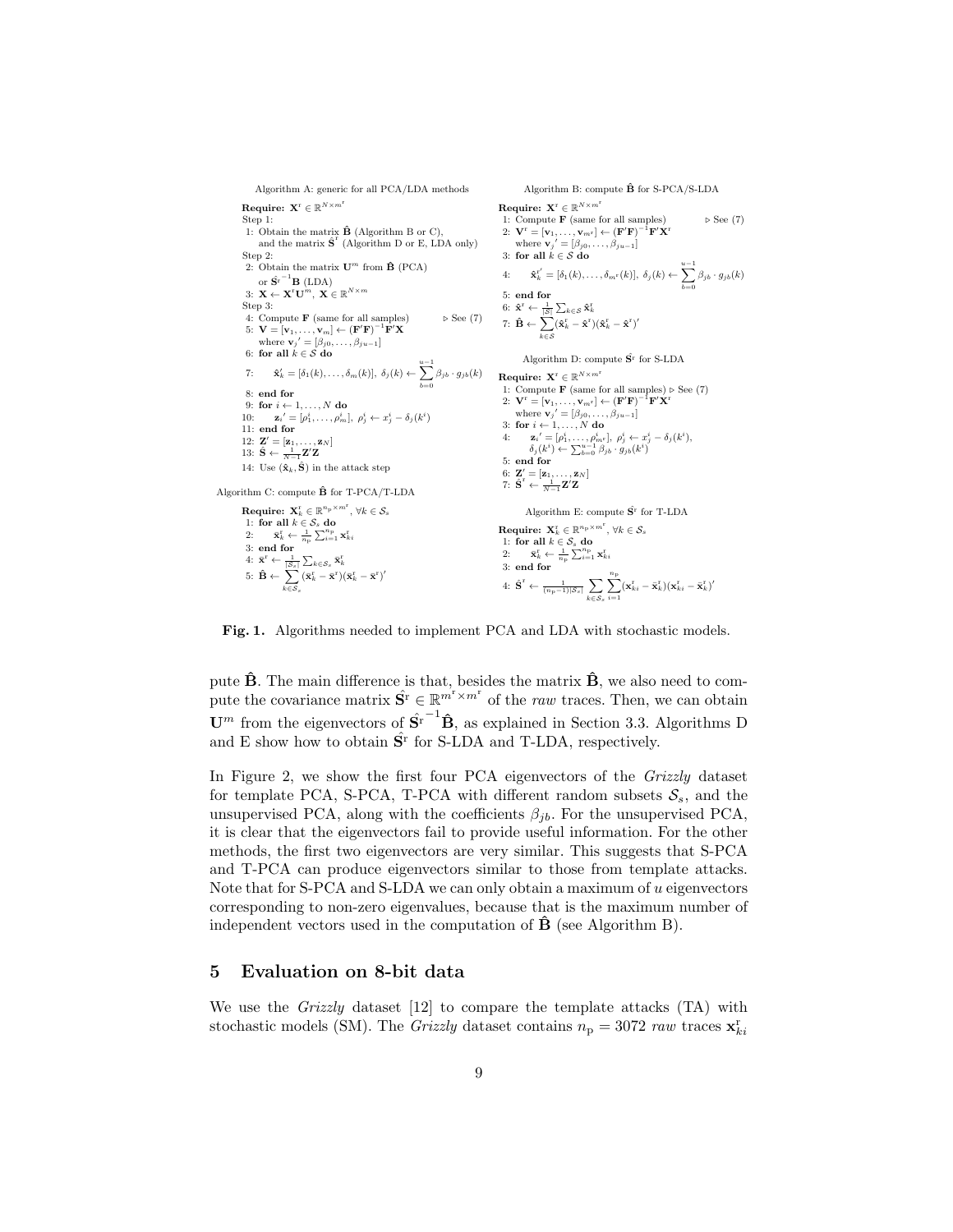

Fig. 2. Normalized eigenvectors for different PCA methods, along with coefficients  $\beta_{ib}$ of  $\mathcal{F}_9$  computed via (10).

for each  $0 \leq k \leq 255$  (786432 traces in total), which we randomly divide into a training set and an attack set. Each raw trace  $\mathbf{x}_{ki}^{\mathrm{r}}$  has  $m^{\mathrm{r}} = 2500$  samples, corresponding to the current consumption of several consecutive LOAD instructions executed by the unprotected 8-bit Atmel XMEGA 256 A3U microcontroller. A single instruct[ion](#page-17-1) loads the value  $k$ , while the other instructions load the constant value 0. Note that the value  $k$  affects the traces over several clock cycles.

# 5.1 Guessing Entropy

To evaluate the overall practical success of a profiled attack we use the guessing entropy, following our definition in [12], which estimates the (logarithmic) average cost of an optimised brute-force search. The guessing entropy approximates the expected number of bits of uncertainty remaining about the target value  $k\star$ , by averaging the results of the attack over all  $k \star \in \mathcal{S}$ . The lower the guessing entropy, the more successful the attack has been and the less effort remains to search for the correct  $k\star$ . For all the results shown in this paper, we compute the guessing entropy (g) on 10 random selections of traces  $\mathbf{X}_{k\star}$  and plot the average guessing entropy over these 10 iterations.

#### 5.2 Results on 8-bit data

In Figure 3, we show the results of SM using our PCA/LDA methods, along with TA using PCA/LDA for  $m = 4$ . For TA, we used  $n_p = 1000$  traces per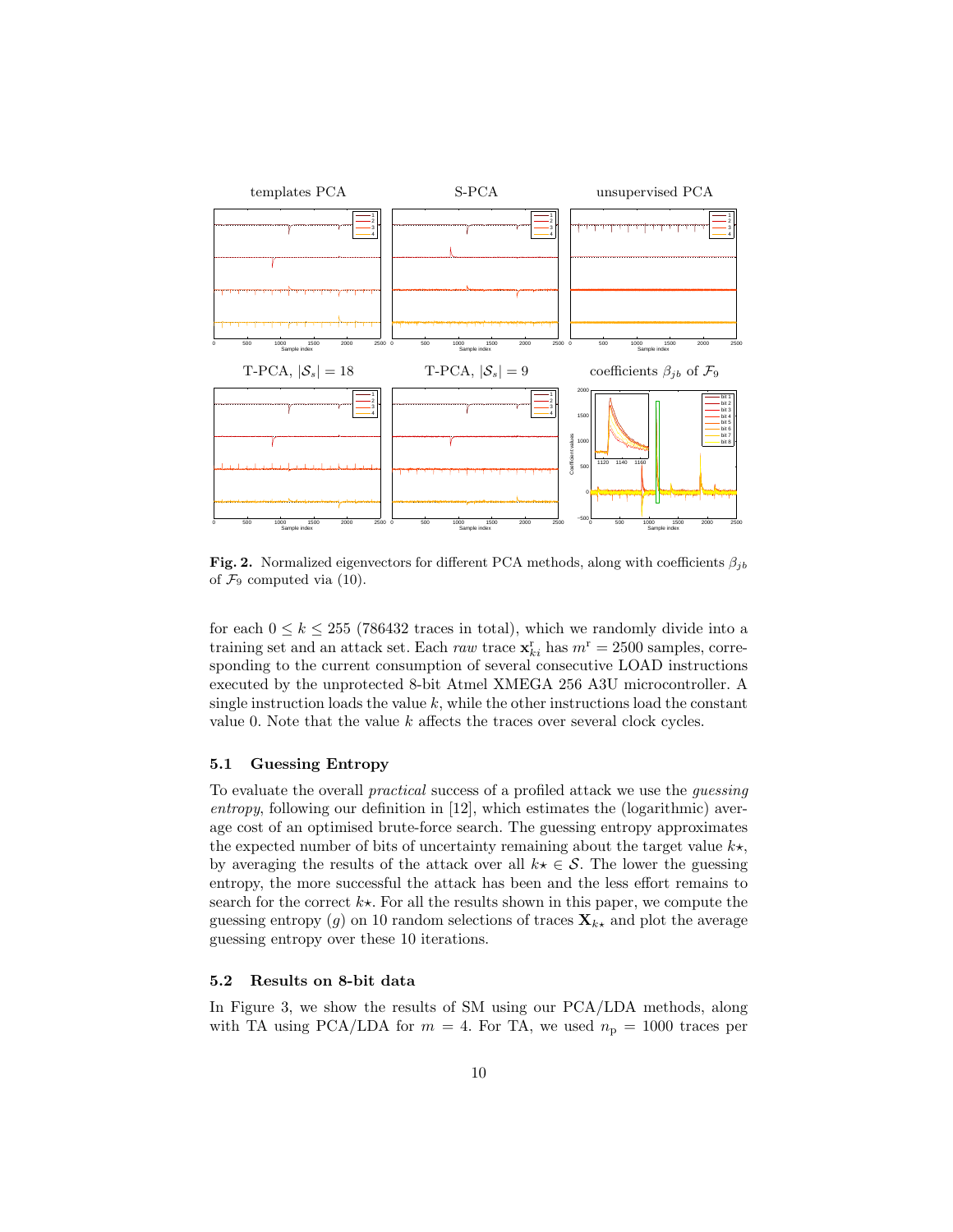value k during profiling, while for SM we used different N and subsets  $S_s$ . We also show the results for SM and TA using  $1ppc$  $1ppc$   $(m = 10)$  and  $20ppc$   $(m = 80)$ , computed using the absolute difference of means [12].

From these figures, we can observe several things. Firstly, it is clear that all the SM methods provide a guessing entropy equal to or better than their TA equivalent, even when supplied with a much smaller amount of training data. Therefore, our results confirm the observations of Standaert et al. [8], that SM can be at least one [ord](#page-11-0)er of magnitude more efficient than TA. Theoretically, given enough training data, SM cannot perform better than TA. However, with a limited number of profiling traces, SM may outperform TA when the leakage is modeled well by the chosen base functions. With  $256 \times 1000$  profiling traces from the Grizzly dataset, SM reaches nearly 0-bit guessing entropy with 1000 attack traces, whereas TA does not (Fig. 3, bottom right). Furthermore, if we want to use profiled attacks against data having more than 8 bits, as we show in the next section, the SM may be the only practical choice.

Secondly, we can observe that both S-PCA and T-PCA reach the TA boundary quicker than S-LDA and T-LDA. We believe this to be the case because the PCA methods only depend on  $\hat{\mathbf{B}}$  (the approximation of  $\mathbf{B}$ ), while the LDA methods depend on both  $\hat{\mathbf{B}}$  and  $\hat{\mathbf{S}^r}$ .

Thirdly, we observe that, for large  $n_a$ , the T-PCA, T-LDA, S-PCA, S-LDA, and 20ppc methods provide similar results, but for small  $n_a$ , the best results are obtained by LDA. In particular, note that, using T-LDA and S-LDA, we can reach 4.1 bits of entropy when  $n_a = 1$ , while this limit is unreachable for 1ppc (5.7 bits), 20ppc (4.5 bits) or PCA (4.7 bits).

<span id="page-10-0"></span>From the TA, we knew that PCA and LDA are the most efficient compression methods. Now, we have seen that our PCA/LDA implementations for SM can achieve the same performance. On the other hand, the SM provide more efficient profiling than TA and, moreover, the SM may be the only viable solution to implement profiled attacks against more than 8-bit targets. Therefore, our proposed methods  $(S\text{-}PCA, S\text{-}LDA, T\text{-}PCA$  and  $T\text{-}LDA$  combine the best compression methods (PCA, LDA) wi[th t](#page-17-9)he most efficient profiled attack (SM).

### 6 Profiled attacks on 16-bit data and more

So far, most publications on profiled attacks have focused on 8-bit attacks. The possibility of attacking 16 bits was mentioned in passing [11], but we are not aware of any public description of the challenges involved in attacking 16-bit data. Therefore, we now consider and demonstrate a profiled 16-bit attack.

#### 6.1 Considerations for the attacker

It is not feasible to mount a template attack on much more than 8 bits, as we need to obtain leakage traces for each value k to compute and store the mean vectors  $\bar{\mathbf{x}}_k$ . However, for the stochastic model, all we need is a selection of traces from a random subset of values k, to estimate the coefficient vectors  $v_j$ , from which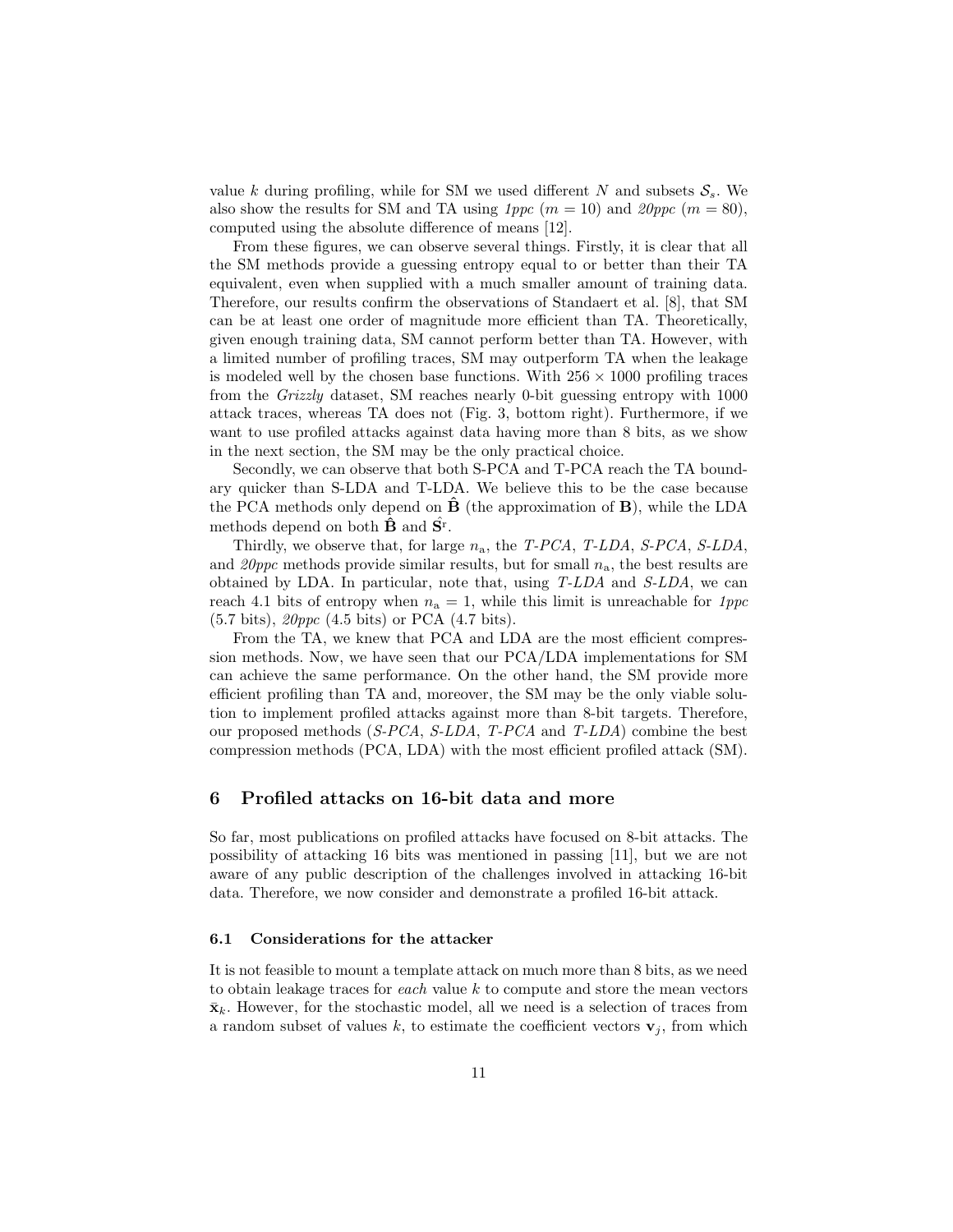

<span id="page-11-0"></span>Fig. 3. Comparing TA with SM using PCA, LDA, 1ppc and 20ppc with different N and  $n_a$ . For TA we used  $n_p = 1000$ .

we can derive any desired stochastic mean vector  $\hat{\mathbf{x}}_k$ . The remaining limitation is that, in the attack phase, we still need to compute the discriminant  $d_{LINEAR}$ from (4) over all possible values k. While doing so for  $|\mathcal{S}| = 2^{32}$  candidate values is no problem with normal PCs, attempting to do this for  $2^{64}$  candidates would certainly require special hardware.

#### 6.2 Considerations for evaluation laboratories

Even if stochastic methods are practical given a *single* attack trace  $\mathbf{x}_i$ , a problem that remains, in particular for evaluation labs, is computing the guessing entropy [12], which requires to store  $n_a$  traces for each value  $k \star \in \mathcal{S}$  and run the attack on each of these. This is not practical for values having 16 bits or more. However, one practical solution is to run the attack merely over a subset  $S_s$  of the target values  $k\star$  and estimate the expected value of the guessing entropy [o](#page-2-3)ver these. We refer to this measure as the sampled guessing entropy (SGE).

# 6.3 Efficient attacks and evaluations on more than 8-bit

The complexity of d<sub>LINEAR</sub> is  $O(m^2 + n_a \cdot m)$ . However, that implies the use of a covariance in (4). But with LDA, we no longer use a covariance matrix (see Section 3), so the complexity of  $d_{LINEAR}$  reduces to  $O(m + n_a \cdot m)$  =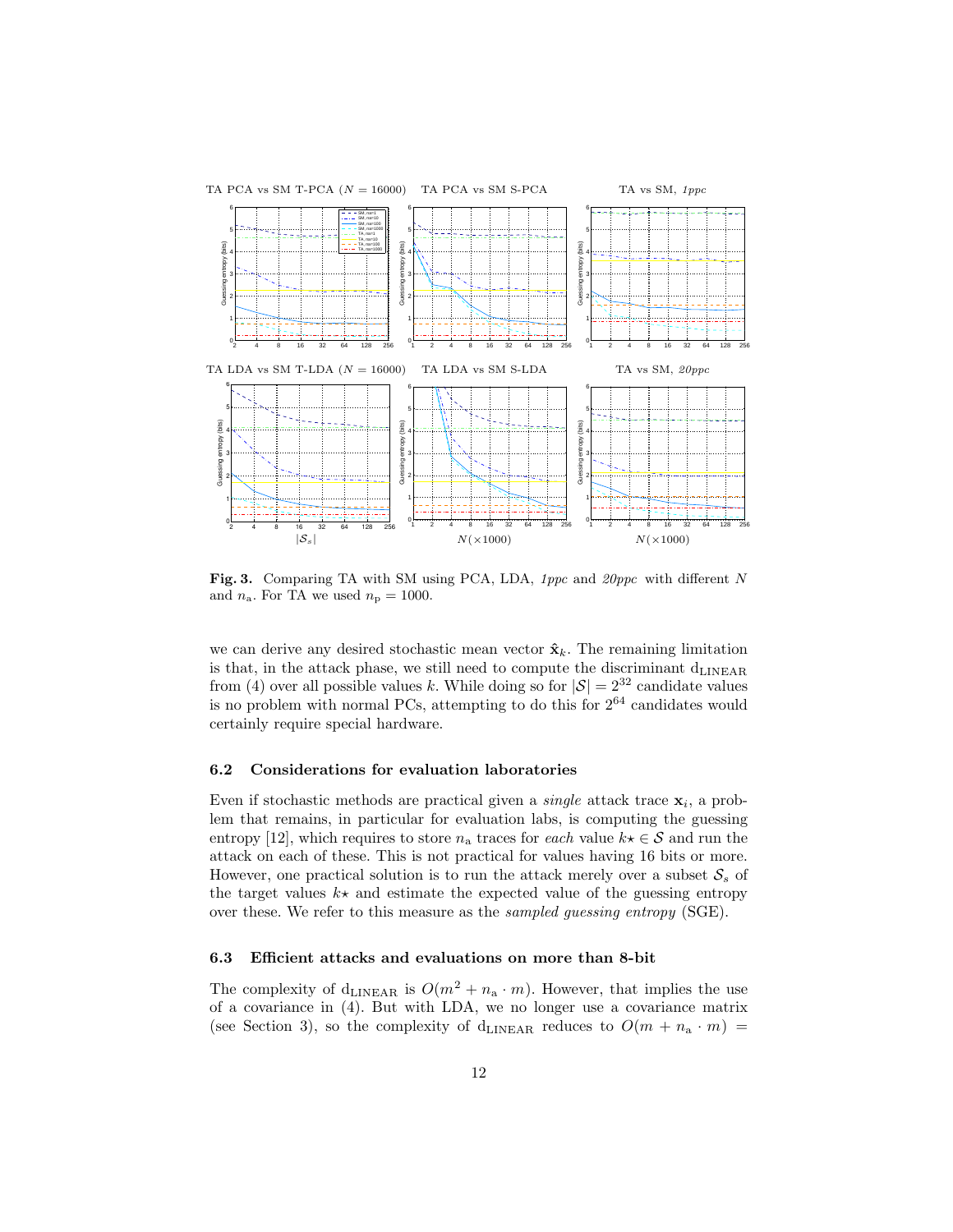$O(n_{\rm a} \cdot m)$ . Then, an attacker who simply wants to find the most likely k, requires a computation of complexity  $O(|\mathcal{S}| \cdot n_a \cdot m)$  when using LDA (since we need to compute d<sub>LINEAR</sub> for each  $k \in S$ ), and  $O(|S|(m^2 + n_a \cdot m))$  when using PCA [o](#page-17-1)r sample selection. If  $n_a$  is of a lower order than  $m$ , then the use of LDA will provide a computational advantage to an attacker. Also, both PCA and LDA will typically work with an  $m$  much smaller than that required for sample selection. In our experiments, on the *Grizzly* dataset, we used  $m = 4$  for PCA and LDA, while for 20ppc we use  $m = 80$  (sample s[el](#page-12-0)ection benefits from using many samples per clock [12]). In the extreme case  $n_a = 1$ , an attack using LDA will be 1600 times faster than using 20ppc, and PCA will be be 400 times faster than 20ppc. For larger traces, covering many clock cycles (e.g. for a cryptographic algorithm), we expect this difference to increase. Therefore, our PCA and LDA implementations for SM can offer great computational advantage.<sup>5</sup>

An evaluator who wants to compute the SGE will run the attack for each  $k \star \in \mathcal{S}_s$ . Therefore, the complexity of the evaluation is  $O(|\mathcal{S}_s| \cdot |\mathcal{S}| \cdot n_a \cdot m)$  for LDA and  $O(|S_s| \cdot |\mathcal{S}| \cdot (m^2 + n_a \cdot m))$  for PCA or sample selection. However, we can optimise the computation of the SGE by precomputing  $y_k = \hat{x}_k' \hat{S}^{-1}$ , and  $z_k = y_k' \hat{\mathbf{x}}_k$ , which require a computation of  $O(|\mathcal{S}|m^2)$ . With these values, the discriminant dLINEAR can be computed as

$$
d_{\text{LINEAR}}^{\text{fast}}(k \mid \mathbf{X}_{k\star}) = \mathbf{y}_k' \left(\sum_{\mathbf{x}_i \in \mathbf{X}_{k\star}} \mathbf{x}_i\right) - \frac{n_a}{2} z_k,\tag{17}
$$

which has complexity  $O(n_a \cdot m)$ . Therefore, the evaluation of the partial guessing entropy can be done w[ith](#page-11-0) complexity  $O(|\mathcal{S}|m^2 + |\mathcal{S}_s| \cdot |\mathcal{S}| \cdot n_a \cdot m)$ . For PCA, the value m may be comparable to or smaller than  $|S_s|$  and therefore an evaluation using dfast LINEAR will run as fast as an evaluation using LDA. However, if we need to use a sample selection method with very large  $m$ , then the evaluation will be considerably slower. Remember also that, while  $1ppc$  with low m may be as fast as LDA in this case, we confirmed in Figure 3 that both PCA and LDA provide better results than 1ppc.

These considerations show that the choice of compression method depends also on who will need to use it: an attacker who only wants the correct  $k\star$ , or an evaluator who wants to know the average attack cost. In both cases, our LDA and PCA methods will help.

#### <span id="page-12-0"></span>6.4 Results on 16-bit data

In order to verify that an attack on 16-bit data is feasible, and to obtain an estimate on the actual run time, we used the same device as in the *Grizzly* dataset: an Atmel XMEGA 256 A3U, with similar data acquisition setup for current traces. In order to obtain 16-bit data, we varied the 8-bit values processed by

 $^5$  We also note that, for SM with sample selection, we should use  $\emph{bnorm}$  (see Section 4.1), as that is more computationally efficient than the other methods for estimating the signal-strength estimate  $s_j$ .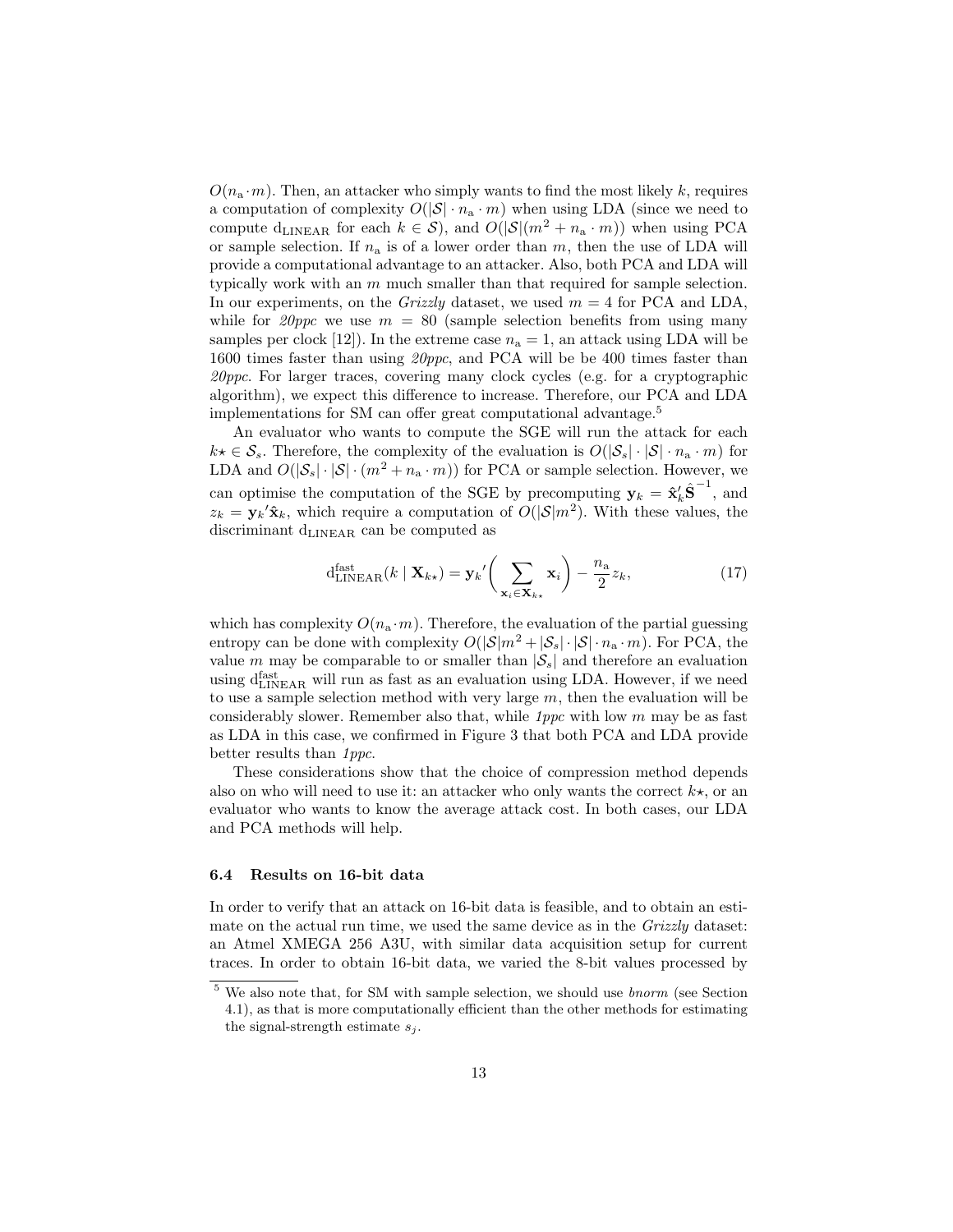two consecutive LOAD instructions, thus obtaining leakage traces that depend on 16-bit values. Using this scenario, we cannot evaluate the limit of SM on a 16-bit parallel bus, but we can evaluate the feasibility of profiled attacks on more than 8 bits of data. For this dataset, which we call Panda, we acquired  $n_{\rm p} = 200$  traces for each of the  $2^{16} = 65536$  values  $k \in S$  ( $N = 13107200$  traces in total). Each trace has  $m^r = 500$  samples, recorded with 125 MS/s using the HIRES mode of our Tektronix TDS 7054 oscilloscope (which provides  $\approx 10.5$ ) bits per sample by averaging 40 consecutive 8-bit samples acquired internally at 5 GS/s), and contained data over 5 LOAD instructions, of which two contained our target data and the other three processed the constant value 0. We split this data into two sets, for profiling and attack. [In](#page-16-0) addition we also acquired  $n_{\rm p} = 1000$  traces for a selection of  $|\mathcal{S}_s| = 512$  random values k (512000 traces in total), which we used for the estimation of  $\hat{\mathbf{B}}$  and  $\hat{\mathbf{S}}^{\text{r}}$  with T-PCA and T-LDA. For the implementation of the SM we simply extended the set of base functions to include the individual contributions of all the  $16$  bits of the values  $k$ , resulting in the set  $\mathcal{F}_{17}$ . The contribution of each base function is shown in Fig. 6.

In Figure 4, we show our results for the full 16-bit attack. For our SM versions of PCA and LDA we used  $m = 10$ . With most methods, the guessing entropy converges after only about  $N = 1000 \times 2^4 = 16000$  traces, which confirms the efficiency of stochastic models. S-LDA reduces the guessing entropy below 4 bits when using  $n_a = 100$  traces, which means that, in this case, we can find the correct  $k\star$  in a brute-force search attack with at most 16 trials, on average. S-PCA, S-LDA and T-PCA are better than 20ppc, but T-LDA is not. Both S-PCA and S-LDA are better than T-PCA and T-LDA, which suggests that the subset of  $|S_s| = 512$  values we used for the estimation of the T-PCA/T-LDA parameters  $\hat{\mathbf{B}}$  and  $\hat{\mathbf{S}}^{\text{r}}$  was not enough to reach the full potential of PCA and LDA. Therefore, for attacks on more than 8 bits the methods S-PCA and S-LDA may be the best option, as they can use all the available  $N$  traces with the stochastic m[od](#page-14-0)el for both the modeling of the compressed mean vectors  $\hat{\mathbf{x}}_k$  (step 3 in Algorithm A), as well as for the modeling of all the raw vectors  $\hat{\mathbf{x}}_k^{\mathrm{r}}$  (lines 3–5 in Algorithm B). This in turn can result in a better estimation of the matrix  $\hat{\mathbf{B}}$  (step 1 in Algorithm A), than what can be achieved with a small subset of real vectors  $\bar{\mathbf{x}}_k^{\mathrm{r}}$  for the T-PCA and T-LDA methods.

In the bottom-right of Figure 4, we also show the results when performing the SM attack separately, for each of the two bytes of our target value (i.e. during profiling we only consider one byte known, while the varying value of the other represents noise). We computed the results by adding the guessing entropy from each 8-bit attack. This figure shows that, in our particular scenario, performing two 8-bit attacks (each with  $\mathcal{F}_9$ ) provided better results than any of the 16-bit attacks with  $\mathcal{F}_{17}$ . This could potentially be due to several factors. Firstly, by attacking only 8 bits, there are fewer parameters to be estimated during the attack (e.g. the SM coefficients). Secondly, the signal-to-noise ratio in the acquisition setup might have been too low to provide sufficient separation between the  $|\mathcal{S}| = 2^{16}$  classes to be distinguished by our classifier. Finally, the base function set  $\mathcal{F}_{17}$  may simply not have adequately modeled the leakage.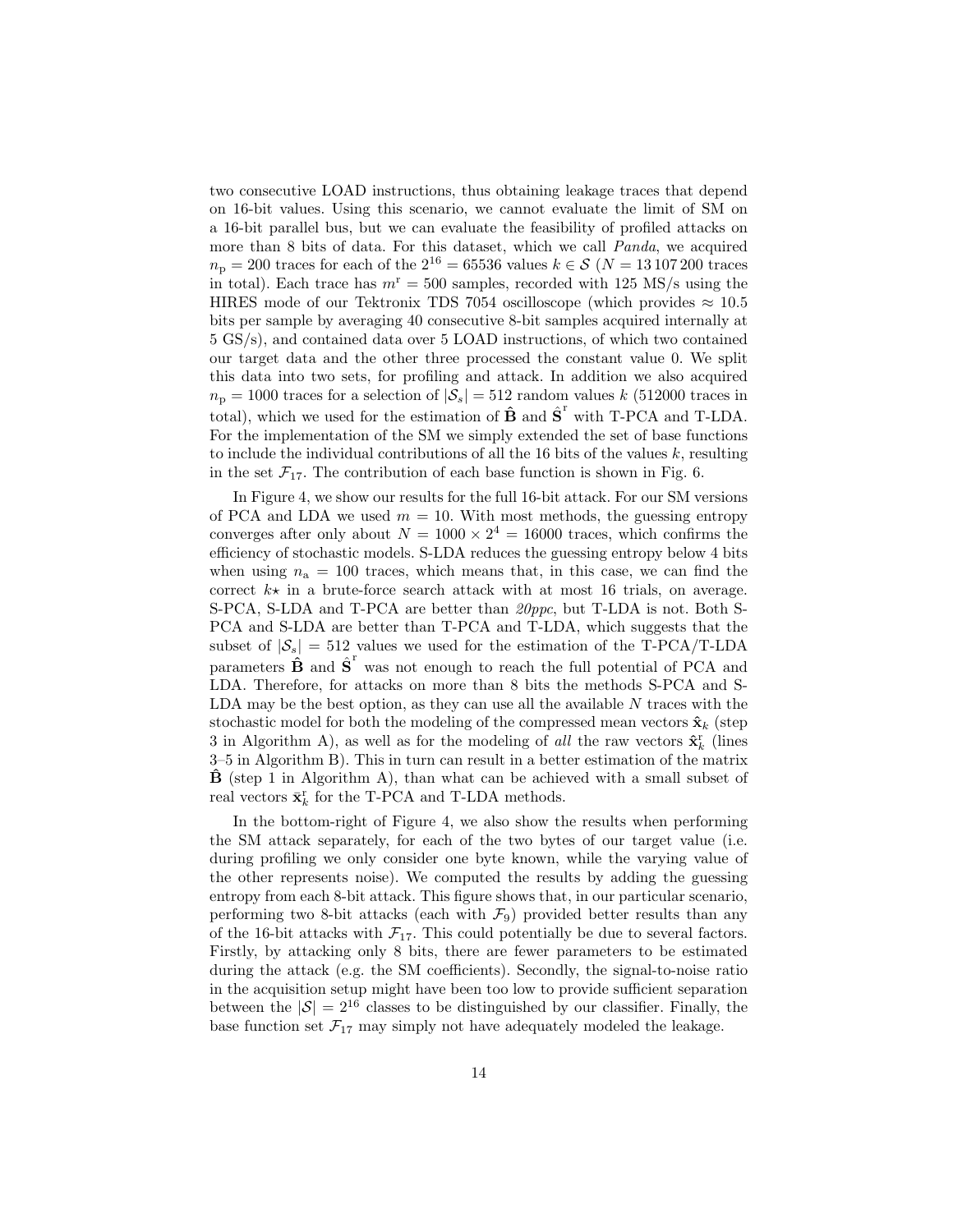

<span id="page-14-0"></span>Fig. 4. Results on full 16-bit attack for pipelined data, with S-PCA, S-LDA, 20ppc, T-PCA, T-LDA, and results from S-LDA on 8 bits at a time, using different N and  $n_a$ . We tried  $N = 1000 \cdot 2^x$ , where x is the value shown in the logarithmic x-axis. For  $T\text{-}PCA$  and  $T\text{-}LDA$ , we used  $|\mathcal{S}_s|=512$ .

The latter turned out to be the main factor, which was easily fixed. Our [16-](#page-16-0)bit targ[et](#page-15-0) value  $k = [k_1|k_2]$  is composed of two 8-bit halves  $(k_1 \text{ and } k_2)$ , which are processed consecutively in the XMEGA CPU. If these two values pass through the same parts of the circuit, their XOR difference is likely to affect part of the leakage traces. Therefore, we also evaluated an attack where the stochastic model included the XOR between the bits of  $k_1$  and  $k_2$ , resulting in the set  $\mathcal{F}_{17x}$  (see Fig. 6). Figure 5 shows the results of our SM attacks using S-PCA (left) and S-LDA (right) with  $\mathcal{F}_{17x}$ . We see that, using  $\mathcal{F}_{17x}$ , both S-PCA and S-LDA perform better than with  $\mathcal{F}_{17}$ . Also, in this case S-LDA reduces the guessing entropy to about one bit, which is far better than any of the other results, including the attack on  $k_1$  and  $k_2$  separately. Therefore, a 16-bit attack can perform better than two 8-bit attacks, if a model is used that also takes into consideration differences between the bits, as we did in  $\mathcal{F}_{17x}$ .

In Table 1, we show the execution times for the main steps of an evaluation using S-PCA. This table shows that SM attacks are feasible, at least computationally, on 16-bit data. All the steps can be extended for 32-bit data and more. The only steps that depend on the number of bits are the computation of the raw vectors  $\hat{\mathbf{x}}_k^{\mathrm{r}}$  and the computation of the compressed vectors  $\hat{\mathbf{x}}_k$  for all  $k \in \mathcal{S}$ , and the computation of the SGE. These steps depend linearly on k, so a straight-forward extension to 32-bit may require 65536 times more time. That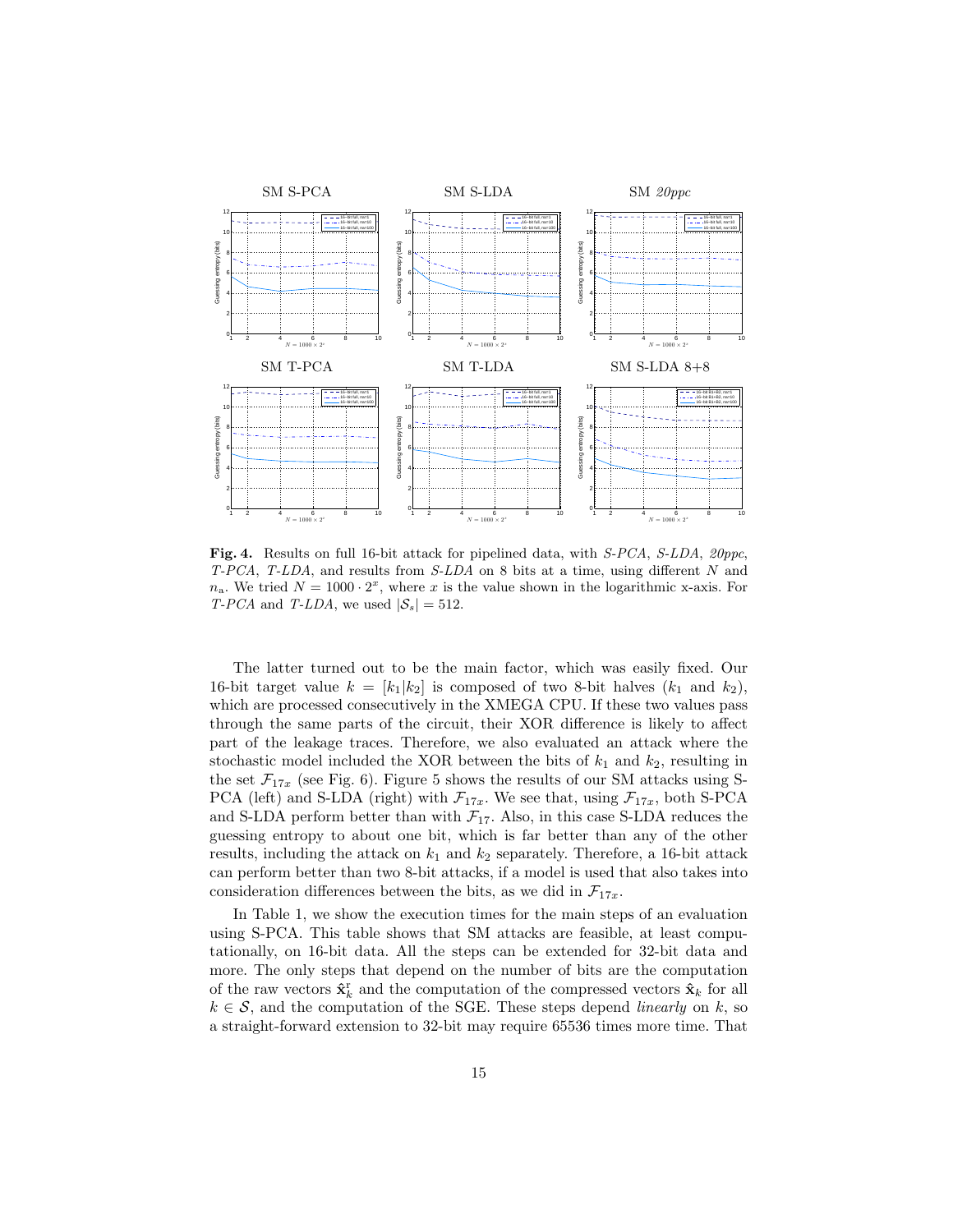

<span id="page-15-0"></span>Fig. 5. Results of SM att[ack](#page-7-0) using  $\mathcal{F}_{17x}$  with S-PCA (left) and S-LDA (right).

Table 1. Approximate time req[uir](#page-7-0)ed for the main steps of an evaluation using S-PCA on 16 bits with  $\mathcal{F}_{17}$  and  $N = 64000$ 

| <b>Step</b>                                                                             | time  |
|-----------------------------------------------------------------------------------------|-------|
| Obtaining $V$ on raw data (Algorithm B, step 2)                                         | 40 s  |
| Approximating raw mean vectors $\hat{\mathbf{x}}_k^{\text{r}}$ (Algorithm B, steps 3–5) | 32 s  |
| Computing PCA parameters (Algorithm A, step 2)                                          | 2s    |
| Obtaining $V$ on compressed data (Algorithm A, step 5)                                  | 38s   |
| Obtaining $\hat{\mathbf{x}}_k$ for all k (Algorithm A, steps 6–8)                       | 28s   |
| Obtaining $S$ (Algorithm A, steps 9–13)                                                 | 33 s  |
| Compute SGE using $ S_s  = 256$ with m of the same order as $n_a$                       | 210 s |

means that, for an attacker who only wants to find what the most likely target  $k\star$  is, the attacks would take 24 days for the computation of the raw vectors  $\hat{\mathbf{x}}_k^{\text{r}}$ , 21 days for the computation of the compressed vectors  $\hat{\mathbf{x}}_k$  and 15 hours for the attack step. However, it seems that for an evaluator it would be impractical to compute the SGE on 32-bit data for large  $|\mathcal{S}_s|$ .

# 7 Conclusions

In this paper, we have shown how to implement the PCA and LDA compression methods, which have so successfully boosted the performance of template attacks in the past, also for stochastic models. As both techniques implement coordinate transforms based on singular-value decomposition of covariance matrices, there were two opportunities to apply a stochastic model: first before the compression step, on raw traces, to aid estimating the matrices required by the compression method, and secondly, on the compressed traces that they output, to better estimate the mean vectors for each data value. In addition, we investigated a variant in which the matrices for the compression step are instead estimated directly, as in the template attacks, but using only a subset of all possible data values, which also boosts the performance of the profiling phase.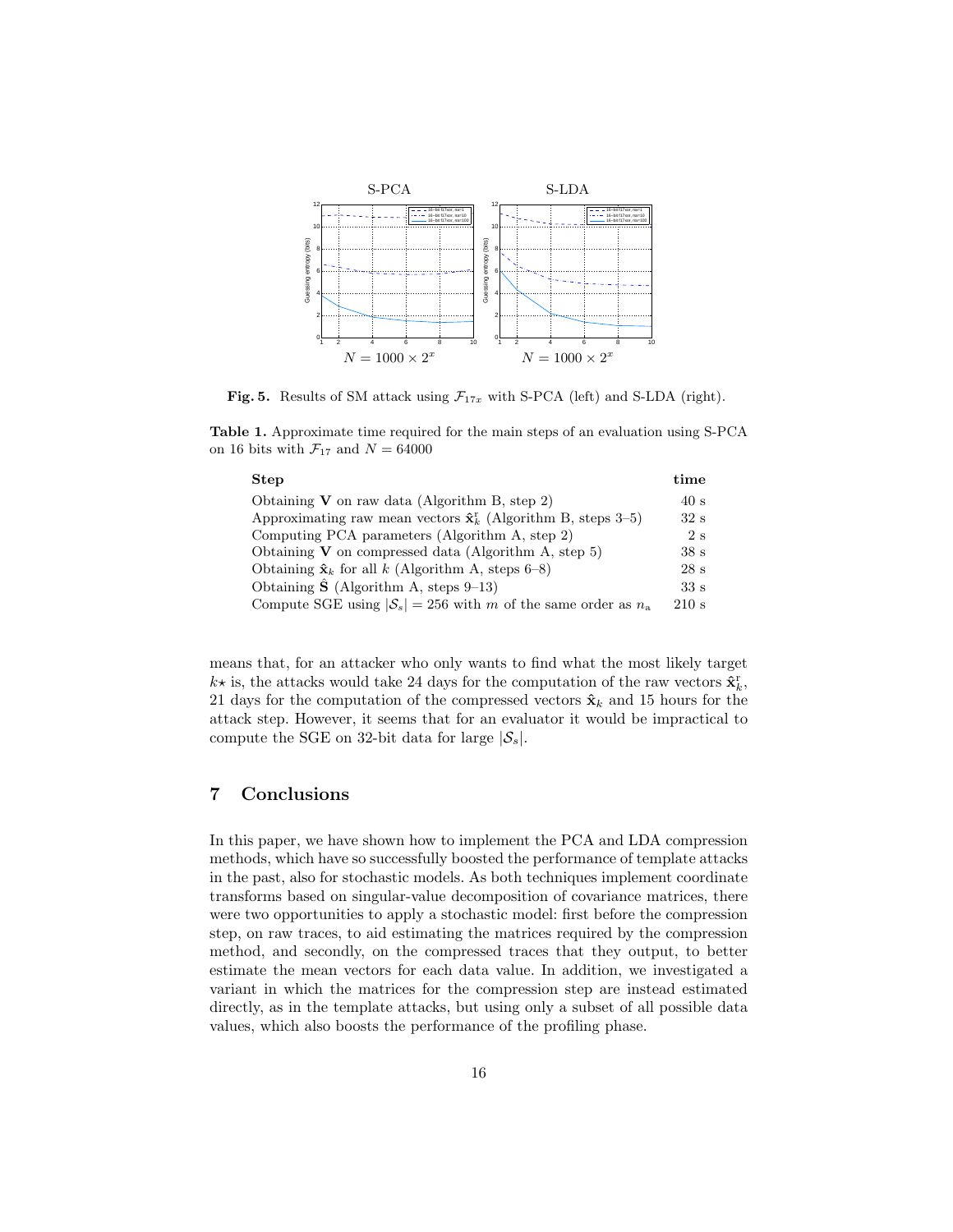

<span id="page-16-0"></span>**Fig. 6.** Contribution of coefficients  $\beta_{ib}$  in  $\mathcal{F}_{17}$  (bits 1 to 16) and  $\mathcal{F}_{17x}$  ( $\mathcal{F}_{17}$  enhanced with XOR between bits of 8-bit halves) for the *Panda* dataset. Pipelining causes leakage of the two 8-bit halves to overlap (e.g. around sample 300). Their consecutive processing also leaks their XOR value (e.g. around sample 430).

We have shown that, for 8-bit attacks, our PCA and LDA methods for stochastic models can obtain the same or even better results than their respective implementations on template attacks. Combining the compression efficiency of PCA and LDA with the profiling efficiency of stochastic models allows us to extract the most out of profiled attacks. Moreover, we have shown that, from a computational perspective, LDA can provide a significant advantage to an attacker, which for our experiments may result in an attack step that is 1600 times faster than using sample selection. For an evaluator, both LDA and PCA will be very helpful in obtaining efficient evaluations of profiled attacks.

We also performed an evaluation on 16-bit data, which allowed us to confirm that: (a) our PCA and LDA implementations provide good results, and  $(b)$  stochastic attacks are feasible, at least computationally, on 16-bit data. Extrapolating the run-time of our evaluation, even an attack on 32 bits appears computationally feasible (requiring in the order of 45 days for the profiling step and 15 hours for the attack step on our PC).

Our results also showed that two separate 8-bit attacks performed better than a 16-bit attack, which could be attributed to several factors, such as fewer parameters to be estimated, or a limitation in the acquisition setup and attack method to distinguish a 16-bit value. However, when adding the contribution of the XOR between the two 8-bit halves of our target value to the 16-bit model, we obtained better results. This showed that simply expanding the attack to 16 bits is not guaranteed to improve the results, because the larger number of parameters that need to be estimated reduced the accuracy achievable with a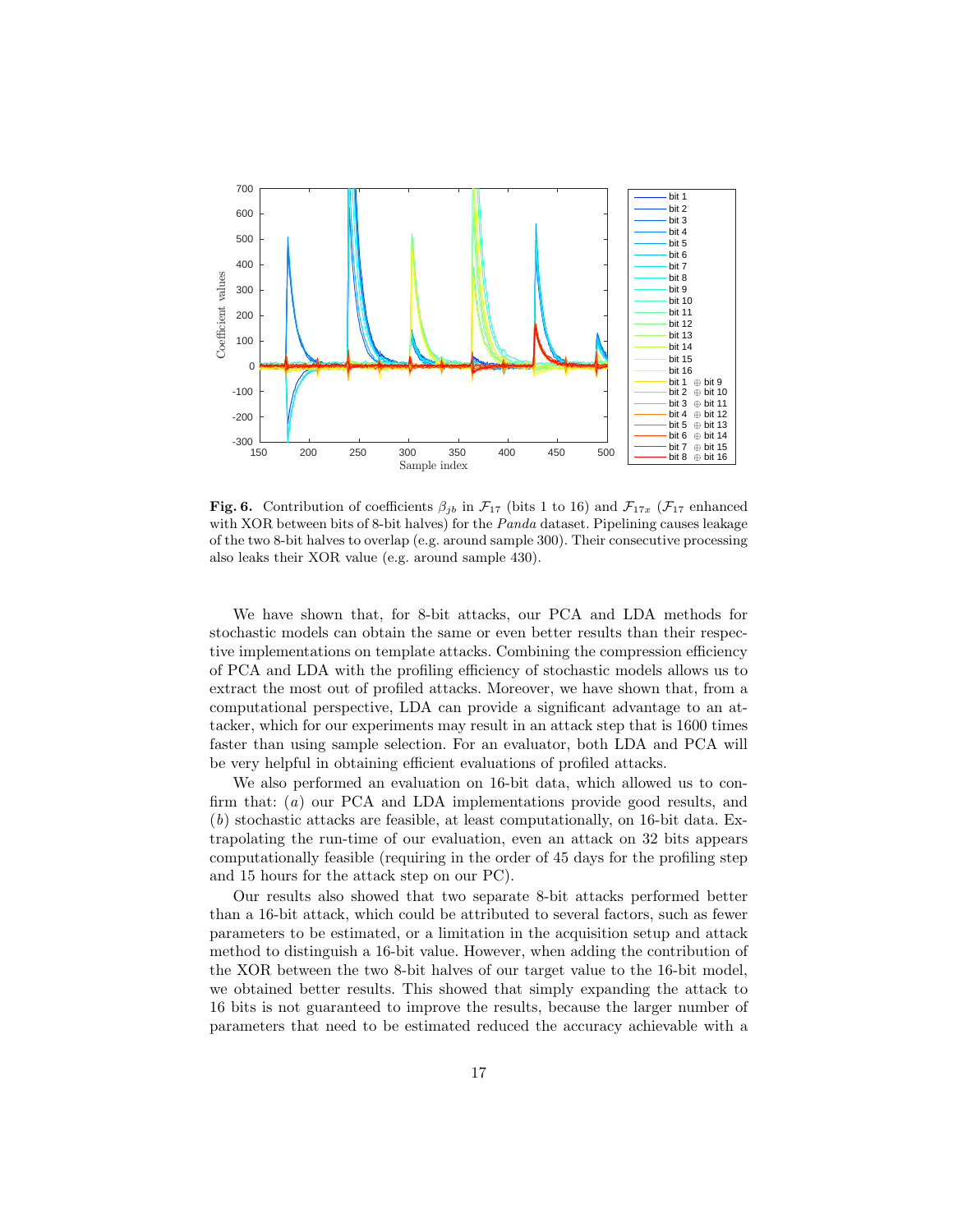given set of traces, and in such situations, an attack targeting two 8-bit halves separately can actually perform better. A 16-bit attack, however, can perform better if a more informative model is used, such as taking into consideration [differences between the bits, as we did in](http://www.cl.cam.ac.uk/research/security/datasets/grizzly/)  $\mathcal{F}_{17x}$ , in which case the attack could outperform the individual 8-bit attacks.

Data and Code Availability: In the interest of reproducible research we make available our data and related MATLAB scripts at:

```
http://www.cl.cam.ac.uk/research/security/datasets/grizzly/
```
<span id="page-17-5"></span>Acknowledgement: The first author is a recipient of the Google Europe Fellowship in Mobile Security, and this research was [supported in part by th](http://citeseerx.ist.psu.edu/viewdoc/download?doi=10.1.1.132.5172&rep=rep1&type=pdf#page=29)is fellowship. The opinions expressed in this paper do not represent the views of Google unless otherwise explicitly stated.

# <span id="page-17-6"></span><span id="page-17-3"></span><span id="page-17-0"></span>[Refere](http://link.springer.com/chapter/10.1007/11545262_3)nces

- [1.](http://perso.uclouvain.be/fstandae/PUBLIS/38.pdf) S. Chari, J. Rao, [and P. Rohatgi, "Template Attacks",](https://www.hgi.rub.de/media/crypto/veroeffentlichungen/2011/01/29/ches2006v15.pdf) CHES 2002, Springer, 2003, LNCS 2523, pp 51–62.
- 2. W. S[chindler, K. Lemke, and C. Paar, "A Stochastic Mod](http://link.springer.com/chapter/10.1007/978-3-540-74835-9_30)el for Differential Side [Channel Crypt](http://link.springer.com/chapter/10.1007/978-3-540-74835-9_30)analysis", in CHES 2005, LNCS 3659, pp 30–46.
- 3. C. Archambeau, E. Peeters, F. Standaert, and J. Quisquater, "Template Attacks [in Principal Subspaces", in CHES 2006, Springer, 2006, L](ftp://ftp.esat.kuleuven.ac.be/pub/pub/stadius/decock/reports/07-36.pdf)NCS 4249, pp 1–14.
- 4. B. Gierlichs, K. Lemke-Rust, and C. Paar, "Templates vs. Stochastic Methods", [in CHES 2006, Springer, LNCS 4249, pp 15–29.](https://www.cosic.esat.kuleuven.be/publications/article-2450.pdf)
- <span id="page-17-7"></span>5. K. Lemke-Rus[t and C. Paar, "Analyzing Side Channel Lea](http://www.iacr.org/archive/ches2008/51540408/51540408.pdf)kage of Masked Imple[mentations with Stochastic Methods", ESORICS 2007, L](http://www.iacr.org/archive/ches2008/51540408/51540408.pdf)NCS 4734, pp 454–468.
- <span id="page-17-4"></span>6. P. Karsmakers, B. Gierlichs, K. Pelckmans, K. De Cock, J. Suykens, B. Preneel, and B. De Moor, "Side [channel attacks on cryptographic](http://link.springer.com/chapter/10.1007/978-3-642-01957-9_30) devices as a classification problem", KU Leuven, COSIC, internal report, 2007.

https://www.c[osic.esat.kuleuven.be/publications/a](http://www.springer.com/computer/security+and+cryptology/book/978-0-387-30857-9)rticle-2450.pdf

- <span id="page-17-2"></span>[7.](http://www.springer.com/computer/security+and+cryptology/book/978-0-387-30857-9) F.-X. Standaert and C. Archambeau, "Using Subspace-Based Template Attacks t[o Compare and Combine Power and Electromagnetic In](http://link.springer.com/chapter/10.1007/978-3-642-23951-9_14)formation Leakages", [in CHES 200](http://link.springer.com/chapter/10.1007/978-3-642-23951-9_14)8, Springer, LNCS 5154, pp 411–425.
- <span id="page-17-9"></span>8. F.-X. Standaert, F. Koeune, and W. [Schindler, "How to C](http://link.springer.com/chapter/10.1007/978-3-642-27954-6_23)ompare Profiled Side-[Channel Attacks?" ACNS 2009, LNCS 5536, pp 485–4](http://link.springer.com/chapter/10.1007/978-3-642-27954-6_23)98.
- 9. S. Mangard, E. Oswald, and T. Popp, "Power Analysis Attacks: Revealing the Secrets of [Smart Cards", 1st ed., Spring](http://www.cl.cam.ac.uk/research/security/datasets/grizzly/efficient_templates.pdf)er, 2010.
- <span id="page-17-1"></span>10. D. Oswald and C. Paar, "Breaking Mifare DESFire MF3ICD40: Power Analysis and Templa[tes in the Real World", in CHES 2011, LNC](http://eprint.iacr.org/2014/459.pdf)S 6917, pp 207–222.
- <span id="page-17-8"></span>11. A. Heuser, M. Kasper, W. Schindler, and M. Stöttinger, "A New Difference Method for Side-Channel Analysis with High-Dimensional Leakage Models" in CT-RSA 2012, LNCS 7178, pp. 365–382.
- 12. O. Choudary and M. G. Kuhn, "Efficient Template Attacks", CARDIS 2013, Berlin, 27–29 November 2013, LNCS 8419, pp. 253–270.
- 13. O. Choudary and M. G. Kuhn, "Template Attacks on Different Devices", COSADE 2014, Paris, 14–15 April 2014, LNCS 8622, pp. 179–198.